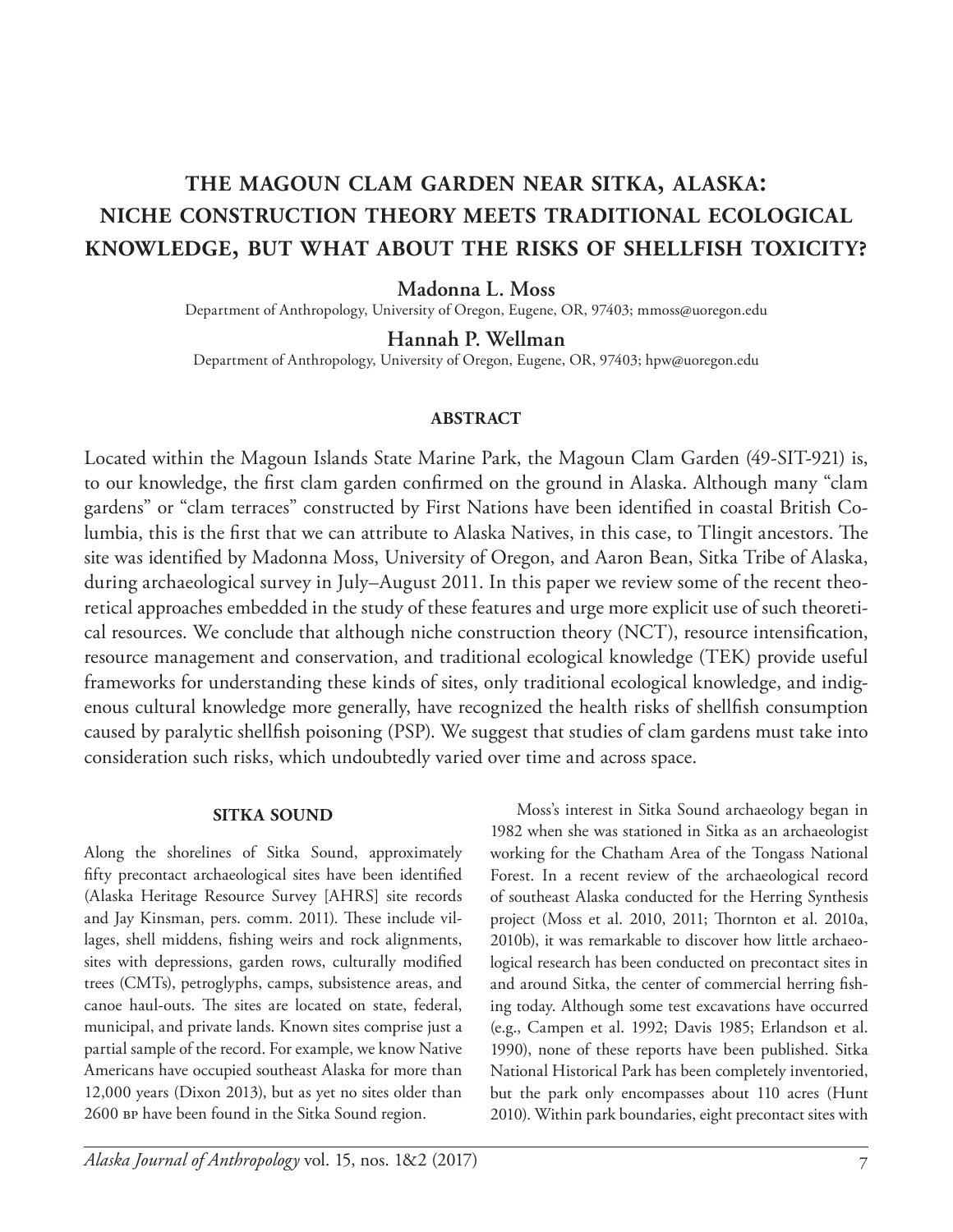charcoal concentrations dating from 2600 BP through the late period have been identified along the Indian River floodplain (Hunt 2010:216–221). Yet overall very little is known about larger patterns of ancient land and resource use in the Sitka Sound region.

In 2011, Moss conducted archaeological survey with the Sitka Tribe of Alaska to investigate Sitka Sound's archaeological sites. During the 2011 survey, five new sites were identified: three shell middens (Krestof Shell Midden #1, Krestof Shell Midden #2, and Cedar Cove Shell Midden), a clam garden (Magoun Clam Garden), and a remnant of another site (Katlian Bay Adze). No new forts, fishing weirs/traps, or rock art sites were found. As reported in Moss (2012), the five newly discovered sites have been recorded with the State of Alaska. Nine radiocarbon samples submitted to the National Ocean Sciences Accelerator Mass Spectrometry Facility (NOSAMS) at the Woods Hole Oceanographic Institution in Massachusetts yielded radiocarbon ages for five archaeological sites and one noncultural locality of geomorphological significance: a raised beach.

#### **the magoun clam garden**

The Magoun Clam Garden (49-SIT-921) is located along the center of the east shoreline of one of the Magoun Islands at the south end of Krestof Sound. This island is about 2 km long and is vaguely shaped like the number 7 (Fig. 1). Prior to field survey, Moss identified this locality as a place to examine because it was detected as



*Figure 1: Location of Magoun Clam Garden (49-SIT-921), near Sitka, Alaska. Map by Julia Knowles. Basemap credits: National Geographic Society, i-cubed. Sources: Esri, DeLorme, USGS, NPS Esri, HERE, DeLorme, MapmyIndia, © OpenStreetMap contributors and the GIS user community for the background map, and USGS for the inset map.*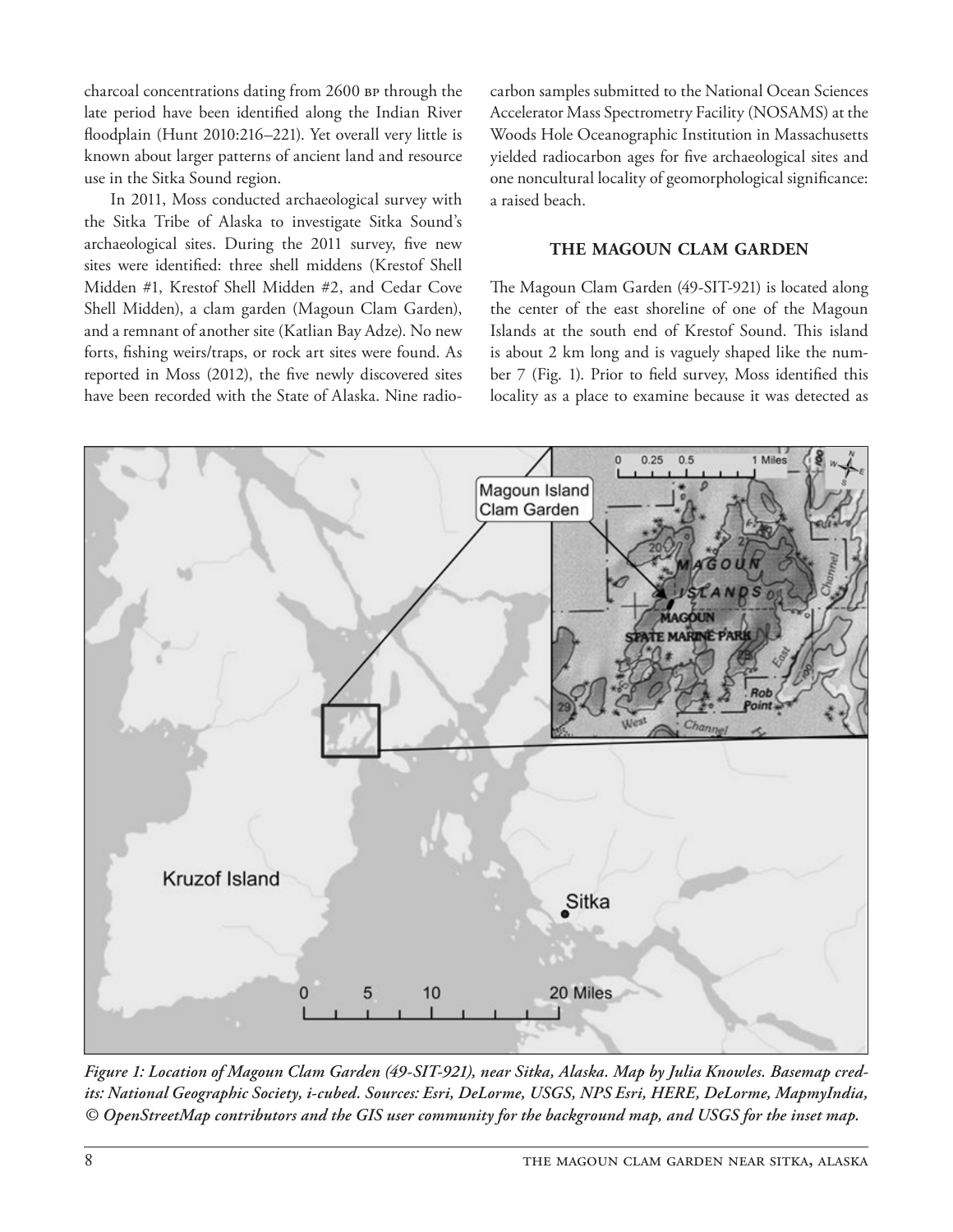a possible clam garden by John Harper, of Coastal and Ocean Resources, who did an aerial survey of the Sitka Sound region in 2005 (CORI 2005). Harper suspected a clam garden in the vicinity as indicated in his flight log. Unfortunately, Moss and Bean did not have Harper's photographs in the field, but we did identify a cultural feature, very likely contiguous with the feature Harper identified in 2005. Over an area about 100 m north–south and 75 m east–west, we found a very rich shellfish bed containing dense concentrations of butter clams (*Saxidomus gigantea*) and some horse clams (*Tresus nuttallii*). We visited

the site just after the tide hit its low point at –1.5 ft., and extensive eelgrass was observed. Near the water line, we observed that rocks had been accumulated into a linear concentration about 1 m wide (Fig. 2). Although not a discrete "wall," it was clear that rocks had been gathered up, probably while digging clams, and removed for the purpose of making clam digging easier. It seems appropriate to designate this feature as a clam garden; we infer that it was cultivated to promote shellfish harvest through the repeated removal of cobbles from the substrate. To assess the current productivity of the shellfish bed, Moss dug a 10-cm-diameter hole, from which we recovered twelve live butter clams and the paired valves of twelve additional dead butter clams in a matter of minutes. Numerous live cockles were found on the surface of this beach.

From subsequent evaluation of the records available through Alaska ShoreZone (http://www.shorezone. org), and in consultation with John Harper, the features noted from the air by John Harper in 2005 are immediately to the south of the clam garden feature that Moss and Bean identified (Fig. 3). Unfortunately, by the time we left the site, the tides had already covered the suspected clam garden area identified by Harper. In the woods adjacent to the clam garden, we found a CMT with a large scar on the east side

and a smaller scar on the west side. We did not see any surface exposures of shell midden here, and the terrain is fairly uneven. The CMT was used in the calculation that the site encompasses an area of 2.7 acres. The site appears to be in good condition and is not currently threatened. It clearly continues to be a place of recent clam digging, even though we visited it at a time when Alaska's Department of Environmental Conservation had issued a warning against consuming local clams.

John Harper (pers. comm. 2016) has generously shared additional photographs of adjacent features that



*Figure 2: Low tide (–1.5 ft.) at Magoun Clam Garden (49-SIT-921), looking north, with Sitka Tribe's boat in the background. The rocks accumulated along the waterline were removed during clam digging. Eelgrass is being covered by the incoming tide. Photo by M. Moss, July 29, 2011.*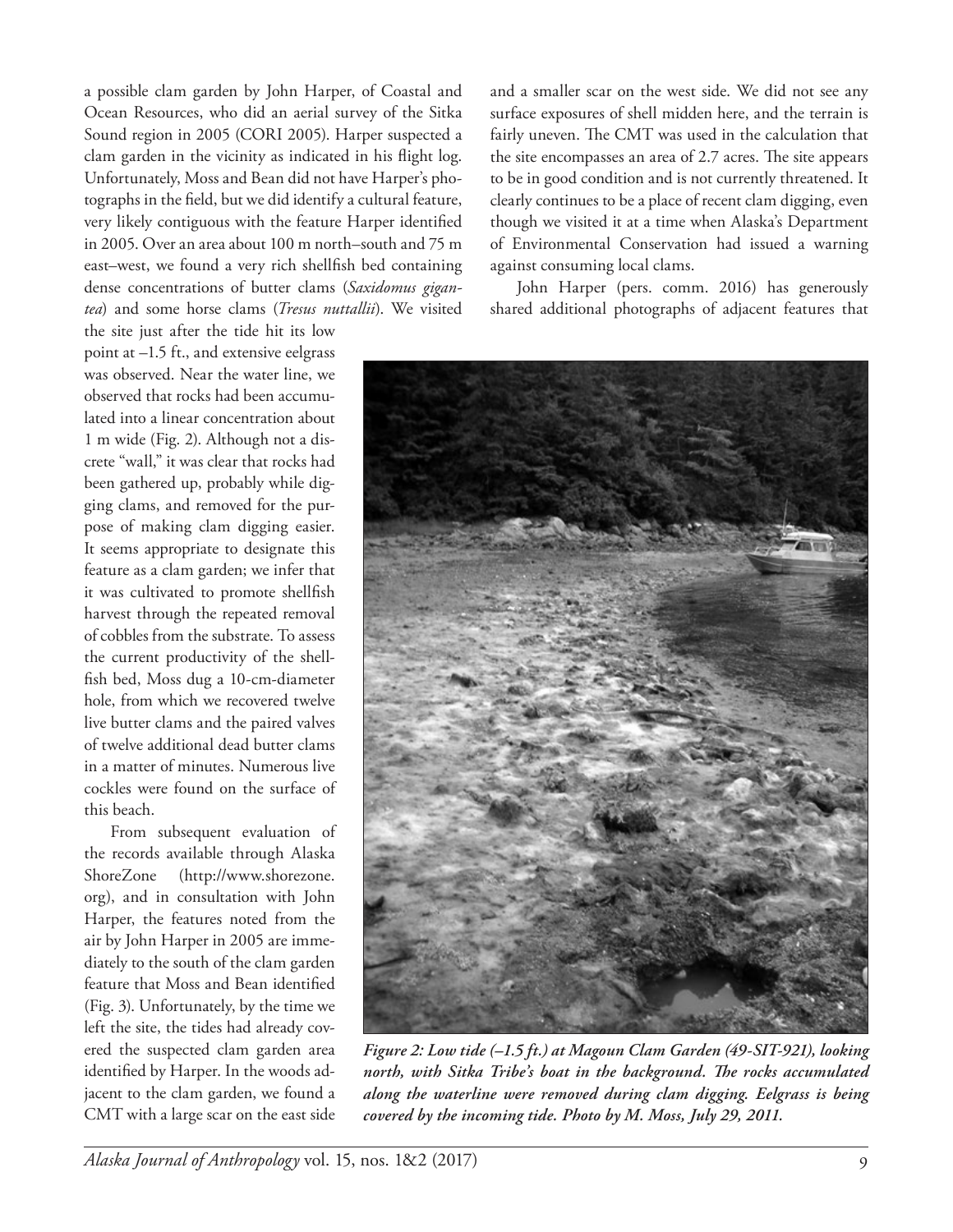

*Figure 3: Clam garden photo by Mary Morris, Coastal and Ocean Resources, Inc., Sidney, BC. Photo #6496, taken*  in July 2005. This locality is immediately south of the location recorded as the Magoun Clam Garden (49-SIT-921). *Aerial photography is superior to low-angle photography taken on shore for capturing clam garden features.*

reveal a substantially larger clam garden complex than that recorded as 49-SIT-921. At least two additional distinct clam gardens occur on adjacent pocket beaches to the south, covering a straight-line distance from north to south of 430 m, as estimated from photographs and Google Earth. Harper (pers. comm. 2016) noted that he has observed dozens of clam gardens from the air in Sitka Sound. Further, while Moss and Bean were able to confirm the identification of a clam garden (49-SIT-921) on the ground, Harper suggests that such reconfirmation may be unnecessary. The short duration of the low-tide window allowed us to investigate just the single clam garden (49-SIT-921) but precluded us from gauging the extent of the larger features during a single tide. So as Harper has suggested, aerial photography may be the most effective way to identify and map such features in the future. Two shell midden sites identified along Port Krestof are located just 2 km to the southwest of these clam gardens. These may have been the occupation sites associated with the clam gardens; Krestof Shell Midden #1 (49-SIT-917) and Krestof Shell Midden #2 (49-SIT-918) both contain abundant clam shell remains and are dated to ca. 650–565 cal bp and 715–625 cal bp, respectively (Moss 2012).

Burrowing clams along the entire Northwest Coast are most available during the lowest tides of the month, which occur during the new moon and full moon phases. These "spring" tides occur about every two weeks, with about four to five low tides per cycle. During the twoto-three-hour period around such low tides, clam digging can be very productive. Although the species in the upper intertidal zone (such as some mussels and barnacles) can be collected more regularly, the best time for clams, cockles, chitons, and sea urchins is during these very low tides, when the sea level is below mean lower low water. The frequency of the lowest tides limits the amount of time people can easily dig clams. Since clams are available for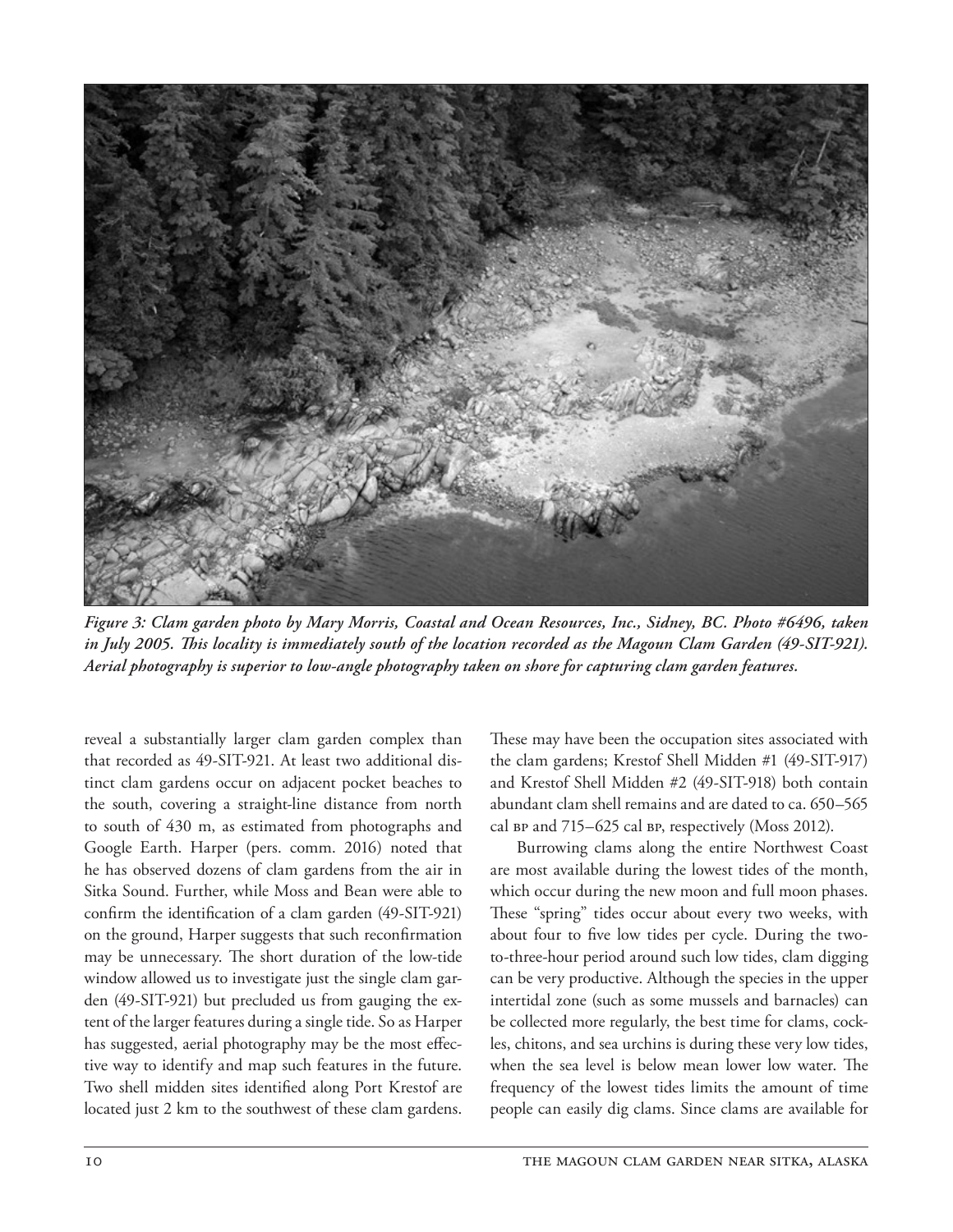only a limited time each month, we can better appreciate why clam gardens are such a remarkable innovation.

### **clam gardens in british columbia**

In the 1990s, John Harper began identifying rock walls in the intertidal zone during his aerial surveys of coastal British Columbia. In the Broughton Archipelago, part of the aboriginal territory of the Kwakwaka'wakw (formerly known as Kwakiutl), across a 150,000-hectare area Harper mapped 365 features that he called "clam terraces" or "clam gardens" (Harper et al. 1995). These features were found along low-energy beaches, occurring at the 0-tide level (as measured in British Columbia). Comprised of ridges of gravel to boulder-sized clasts, they run across small bays along the mostly rocky shoreline. Alongside pocket beaches, these ridges create a sandflat that extends from the rock wall to the middle intertidal zone (Fig. 4). These rock structures enlarge the area in the intertidal zone favored by two of the preferred clam genera in the Northwest Coast region: *Saxidomus gigantea* (butter clam) and *Leukoma staminea* (littleneck clam, formerly *Protothaca staminea*). Not only do clam gardens increase the amount of productive habitat, but they make clam digging easier. The clam gardens clearly qualify as mariculture (Moss 2011:43–46), defined as the cultivation, management, and harvesting of marine organisms in their natural habitat or in specially constructed rearing enclosures.



*Figure 4: John Harper's drawing of a clam garden in the Broughton Archipelago. Coastal and Ocean Resources, Inc., Sidney, BC.*

Clam gardens are known as *luxwxiwey*, or "place of rolling rocks together," in the Kwakw'ala language (Harper et al. n.d.a). Kwakwaka'wakw elder Adam Dick remembers clam gardens from his youth, and clam gardens figure into Kwakwaka'wakw legend, song, and ceremony. Although none of the clam gardens have been directly dated, more than 175 shell middens occur in the area, and some are c. 2000 years old (Harper et al. 1995; Mitchell 1967). Because the Broughton clam gardens occur along discrete pocket beaches, they are localities particularly well suited for creating, managing, and controlling resources via ownership by specific social groups.

One local resident of the Broughton Archipelago, Billy Proctor, began constructing his clam garden in 1957 and harvested it continuously through the mid-2000s (Harper et al. n.d.b). The original beach area is estimated at 53  $m<sup>2</sup>$ and the current beach area is  $81 \text{ m}^2$ . The sustained harvest was 600 butter clams per year. The construction of a clam garden increases clam habitat by removing boulders, thus providing more productive beach area for clams to occupy, and the boulder walls decrease the beach gradient, enlarging the most productive zone of the beach for butter clams. The finer matrix of the beach makes clam digging easier. Digging clams also aerates the beaches; elders have told Harper that "worked beaches" are more productive than nonworked beaches.

Clam gardens represent substantial investments in infrastructure that enhanced the productivity of key resources. They are part of the "built environment" of the Northwest Coast (Grier 2014; Mackie 2001). Clams were consumed fresh, but large quantities were also dried, smoked, and stored for future use—as feast foods, winter supplies, travel provisions, and for trade. The clam mariculturalists of the Broughton Archipelago were especially industrious, and John Harper's research has inspired archaeologists to identify clam gardens elsewhere on the Northwest Coast. Although the number and density of clam gardens in the Broughton Archipelago is currently unmatched anywhere else, clam gardens have been identified within the territories of Coast Salish, Nuu-chahnulth, and Heiltsuk (Caldwell et al. 2012; Grier 2014; Harper et al. 1995, 2005, 2007; Lepofsky and Caldwell 2013; Lepofsky et al. 2015), and now Tlingit groups.

Caldwell et al. (2012:219) take a typological, classificatory approach to modifications such as clam gardens in their survey of Northern Coast Salish "intertidal resource management features." The authors acknowledge the active role that indigenous peoples took in managing their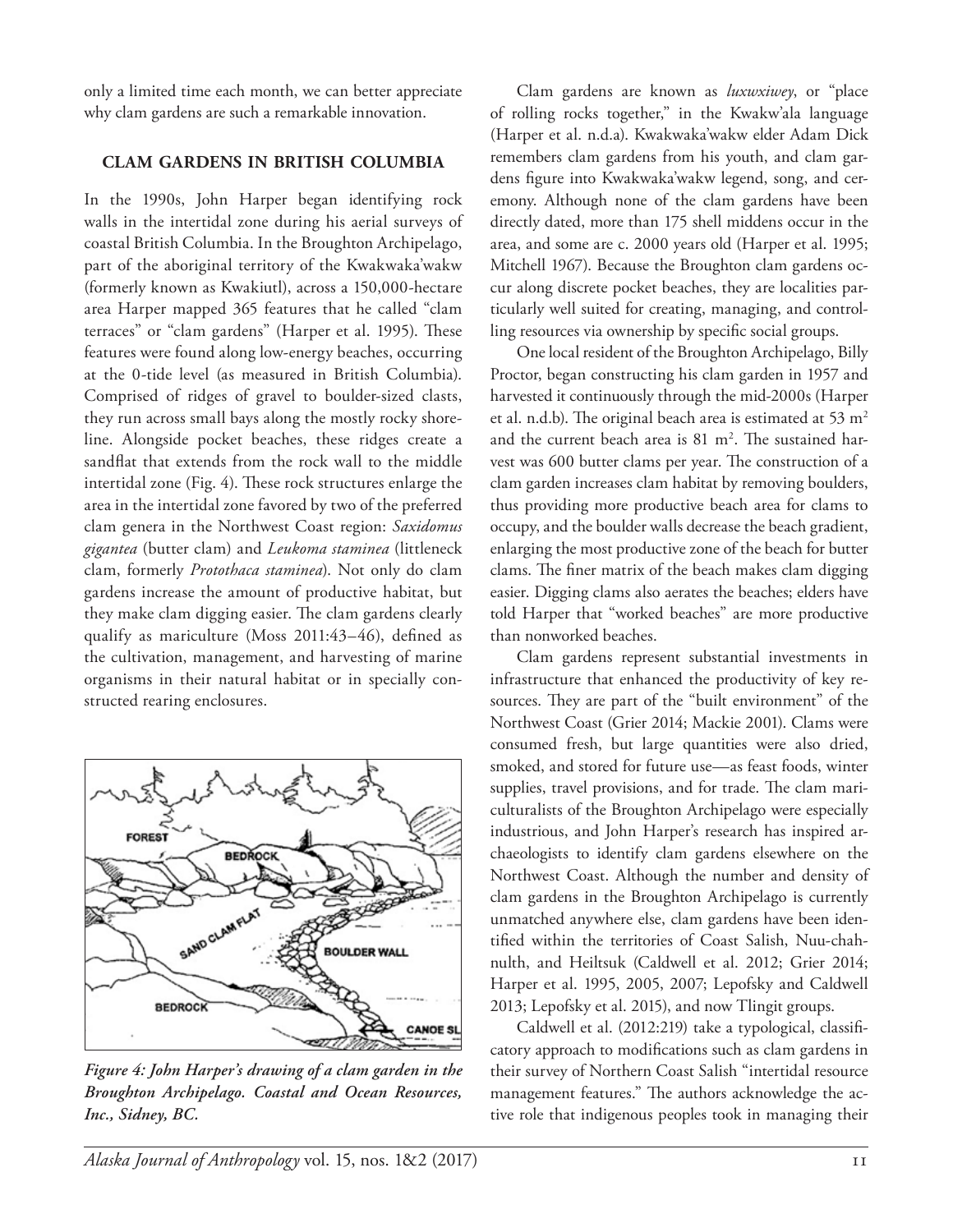environment but strive to find better ways to describe intertidal beach/rock modifications beyond the labels "clam garden" or "fish trap" (Caldwell et al. 2012:220). From aerial surveys, they identified specific elements (using descriptors of overall shape such as hook, heart, V, crescent, linear, cleared bedrock, etc.) that composed intertidal features at fifty-one locations (Caldwell et al. 2012). The authors assert that this breakdown is necessary to fully understand the purpose of each feature and that more research will be required to understand the "social context underlying" the features and the full range of management activities that were carried out in these locations (Caldwell et al. 2012:230–231). Activities that might be represented range from "incidental clearing of beaches while digging clams, to extensive feats of engineering to enhance clam production and capture a range of marine taxa" (Caldwell et al. 2012:230). More specific interpretations of individual features await the results of ancillary studies, such as the contents of adjacent terrestrial sites, study of geomorphological settings, and traditional ecological knowledge.

Lepofsky et al. (2015) report investigations of clam gardens at several additional locations in British Columbia: near Bella Bella in Heiltsuk territory, Quadra Island in Laich-Kwil-Tach (Southern Kwakwaka'wakw) and Coast Salish territory, Grappler Inlet in Huu-ay-aht territory (Nuu-chah-nulth), and the Gulf Islands in Hul'qumi'num territory (Coast Salish; see also Grier 2014). They point out that knowledge of clam harvest and use is incorporated into songs, dances, and oral traditions (Lepofsky et al. 2015:243; see also Harper et al. 2005; Moss 1993, 2013a). Some of their First Nation interlocutors noted that the rock walls themselves attracted octopus (another key food) and that beaches that have not been periodically harvested for clams become "unhealthy, dead or dying" due to the lack of aeration (Lepofsky et al. 2015:241–242). They suggest that in some cases clam gardens created clam habitat in places "where none previously existed," and they are developing ways of dating clam gardens by sampling barnacle scars (Lepofsky et al. 2015). These investigators view clam gardens as signatures of ancient land tenure and traditional resource management systems.

Groesbeck et al. (2014:2) performed an experiment on Quadra Island, British Columbia, to determine if artificially constructed raised terraces in the intertidal zone increased clam growth productivity. They found that littleneck clams grew 1.7 times faster in clam gardens than outside of them, using nonwalled beaches as controls. Although we cannot know if the nonwalled beaches were adequate controls, nor can we rule out other variables, smaller clams were also more likely to survive in clam gardens when compared to nonwalled clam beaches. They found that clam gardens had four times the number of butter clams and twice the number of littleneck clams as nonwalled clam beaches. By reducing the slope of the beach, clam gardens expanded ideal clam habitat at tidal heights that provided optimal conditions for clam growth and survival. The authors suggest that studying indigenous management practices is useful not only for First Nations but for the potential application to global food production (Groesbeck et al. 2014:11). Groesbeck et al. (2014:11) also point out that the ability to produce food is a way to maintain autonomy, and that indigenous groups need to emphasize their "rights to access traditional lands and resources and secure sustainable food production into the future" (see also Jackley et al. 2016).

## **theoretical approaches to clam gardens**

Clam gardens, in addition to fishing weirs and traps, have become the focus of a new level of discussion about intertidal zone modification and resource management by indigenous peoples on the Northwest Coast. These archaeological features are understood to reflect resource stewardship, but the degree, intent, and intensity of modification and management may vary across time and geography. While many authors have acknowledged the need for integrated approaches in interpretation, sometimes studies assemble a bricolage of theories that stem from fundamentally different (and sometimes conflicting) orientations. We urge caution in applying each theoretical framework, as each has its limits. We suggest that applications of Western theoretical frameworks to indigenous practices run the risk of imposing modern Euro-American values and interpretations onto past lifeways. For this reason, when using theoretical frameworks and interpretations such biases should be acknowledged, so as to avoid potentially erasing indigenous understandings of what the frameworks seek to explain.

Optimal Foraging Theory and Niche Construction Theory both derive from evolutionary ecology and have become popular approaches to studies of hunter-gatherer subsistence strategies and behavior. Optimal foraging theory assumes humans will exploit resources and behave in certain, predictable ways to maximize and/or optimize available resources. Niche construction theory proposes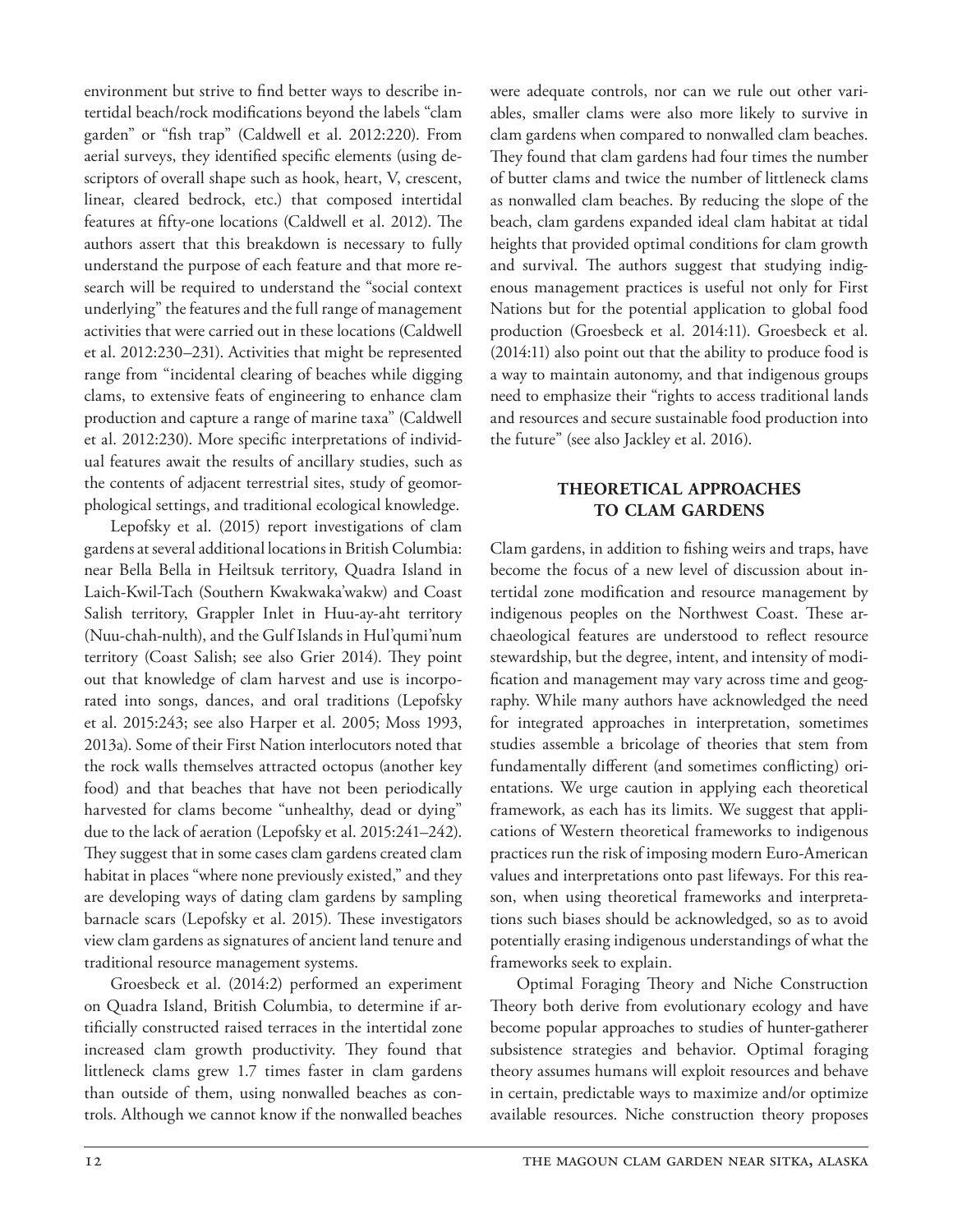that humans (and all other species) make changes both intentionally and unintentionally to their environments, which in turn alter selective pressures on the niche inhabitants and their descendants. Ethnographic analogy, oral history, and oral traditions have all contributed to what has become known as traditional ecological knowledge, an approach that has gained currency over the last thirty-five years. Through these kinds of studies, archaeological, ecological, and historical phenomena are better understood within the broader context of the cultural understandings provided by people with local, long-term, emic knowledge.

## **evolutionary ecology**

Evolutionary ecology has become a popular way to address food-acquisition strategies of hunter-gatherer societies, although for the Northwest Coast we prefer to conceive of these societies as fisher-hunter-gatherers (Moss 2010, 2011). Evolutionary ecology considers the interaction between "evolutionary forces" and ecological variables in the development of "specific adaptations" (Broughton and O'Connell 1999:153). The evolutionary ecology approach is well liked by many archaeologists, especially zooarchaeologists, because it provides ways to quantify, and even predict, which resources will be exploited in what sequence, and it allows for such predictions to be tested (Broughton and O'Connell 1999:154; Lupo 2007). Evolutionary ecology assumes societies will "adapt" to changing conditions in ways that "maximize fitness," regardless of the "mechanisms" that underlie the adaptation and whether the changing conditions are social or ecological (Broughton et al. 2010:373). Evolutionary ecology uses formal optimization models that address "fitness-related costs and benefits in specific socio-ecological contexts," and examines how human behavioral reactions to socioecological conditions "create novel selective pressures that in turn drive other changes in morphology and behavior" (Broughton et al. 2010:372). Optimization models should be used carefully, however. Bamforth (2002) has explained how food and nourishment in and of themselves do not equate with fitness in the Darwinian sense. One can be well nourished yet not reproduce, thus appearing less fit due to a lack of relative reproductive success (Bamforth 2002:438). Bamforth (2002:449) allows that optimal foraging models can be productive, but that "asserting unsubstantiated connections to evolutionary theory or simply using Darwinian terminology" will not help us understand how evolutionary processes have shaped our species.

# **behavioral ecology and optimization models**

Behavioral ecology also assumes that humans behave adaptively in response to environmental and social circumstances, and that these behaviors are "shaped by natural selection" (Bird and O'Connell 2006:1). It focuses more attention on "fitness-related behavioral trade-offs" that organisms confront in specific environments and the associated patterns of behavior (Bird and O'Connell 2006:2). Optimal foraging theory (OFT) presumes that "maximizing the rate of nutrient acquisition enhances fitness" (Bird and O'Connell 2006:4), a point with which Bamforth takes issue, as explained above. The frequently used OFT prey choice model aims to determine whether a hunter would take prey s/he encounters or continue searching for prey with a better energetic trade-off (Bird and O'Connell 2006:5). These optimization models assume that (1) prey will be encountered randomly, (2) higher-ranked prey (prey with a higher net energy yield) will always be taken, and (3) lower-ranked prey will be taken in the absence of encounters with higher-ranked prey (Bird and O'Connell 2006:5). The model assumes that a hunter-gatherer knows which prey is highly ranked and can calculate in the moment whether or not to take a prey species upon encounter (Bird and O'Connell 2006:5). If the prey are not dispersed randomly but found in patches, foragers will make decisions based on how productive a patch is and the cost of traveling to and from or staying in the patch based on net energetic yields (Bird and O'Connell 2006:5).

#### **niche construction theory**

Niche construction theory (NCT) is a framework in which the activities of humans or other organisms modify their environments by engaging in ecosystem engineering (Fuentes 2009:172; B. Smith 2011), therefore altering the selective pressures on themselves and their descendants (Broughton et al. 2010:372). The primary goal of environmental engineering is to "increase [the human] share of the annual productivity of the ecosystems they occupy" by manipulating plant and animal resources for "both [...] abundance and reliability" (B. Smith 2011:836). NCT aims to predict changes in "human phenotypes as a result of changes in socio-ecological conditions"; niche construction is conceived as driving changes in phenotypes (Broughton et al. 2010:373). Theorists allow that changes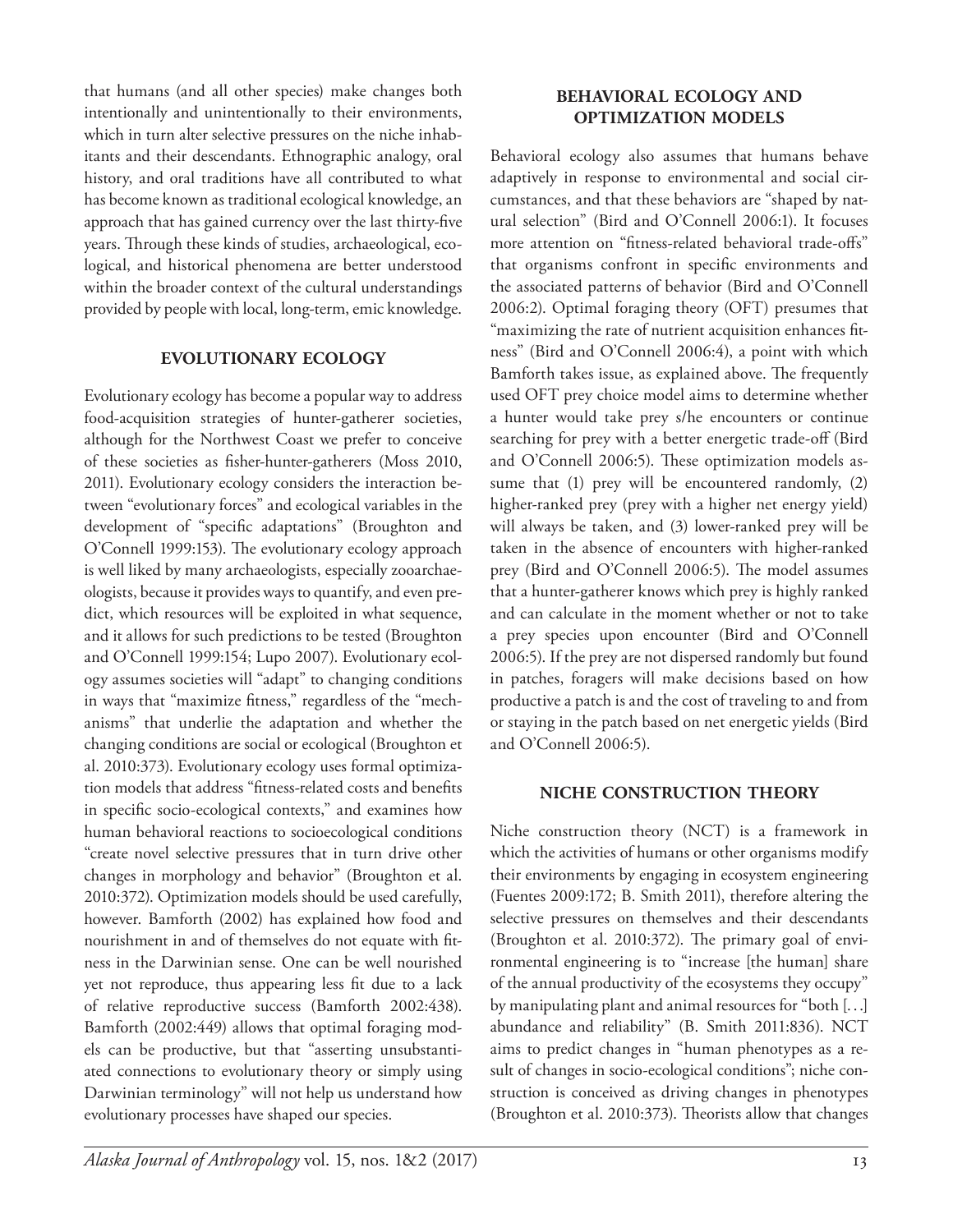in phenotypes or behavior can also result from cultural transmission or from patterns of persistence and variability in technology, without resulting in genetic change (Broughton et al. 2010:374; Laland et al. 2010:140). The oldest example of niche construction in the Americas may be that of late Pleistocene field burning in Amazonia, as claimed by Dillehay (2013:388–389).

Bruce Smith (2011:837) classifies niche construction activity into six types, and clam gardens neatly fall within with his sixth category: "landscape modification to increase prey abundance in specific locations." We argue that the investment of building clam gardens represents efforts to manipulate animal resources for "abundance and reliability" (B. Smith 2011:836). This idea is reinforced by Billy Proctor's experience (Harper et al. n.d.b) and Groesbeck's et al. (2014) experiment, which showed that clam garden construction increased yields and quality, which would in turn incentivize the behavior of creating the gardens and encourage subsequent transmission and persistence of the technology and associated cultural components across generations. Younger family members would inherit the modified intertidal environment from their parents, elders, or other teachers, a process sometimes called "ecological inheritance" (Odling-Smee and Laland 2011). Yet Grier (2014:233) has pointed out that NCT does not allow archaeologists to analyze the "critical social dimensions" of constructed cultural landscapes. For Grier (2014:234), ownership involves both the owners' institutionalized privilege and restriction of access by others, aspects of sociopolitics that NCT does not easily accommodate, nor are easily read from the archaeological record.

# **optimal foraging theory and patch choice models**

Under a behavioral ecology framework, clam gardens might be placed under the "patch choice model." Because clam gardens are discrete entities, they form a "patch" in which the clam abundance, and the time required to handle and harvest the shellfish, should be predictable (Lupo 2007:149). After the initial investment of constructing the clam terrace or garden—be it building the wall, removing larger rocks from the substrate, or other modification the handling time required to harvest more of presumably bigger clams (Groesbeck et al. 2014) should decrease. Following Monks's (1987) "prey as bait" model, patch creation would also decrease search and handling time for

other species lured to the clam garden, for example, octopi hiding among rocks (Lepofsky et al. 2015). In some ways, this "prey as bait" model is analogous to "garden hunting" (B. Smith 2011) in that the constructed niche attracts other species beyond the ones initially targeted. As mentioned above, these models require some assumptions that clam gardens will or will not be harvested based on net energetic yields (Bird and O'Connell 2006:5; Lupo 2007:149). Behavioral ecology assumes random encounter rates, which may therefore preclude its application to clam gardens, which are intentionally constructed and purposefully harvested. If behavioral ecology does not allow for nonrandom encounters, then clam gardens fit better within a NCT framework.

# **traditional ecological knowledge**

Traditional ecological knowledge (TEK) has its roots in old-fashioned ethnography. Many an anthropologist working in Alaska or along the Northwest Coast knows that working with local people "on the ground" yields experiential insights into how weather, access, and technology facilitate use of a variety of natural resources (water, plants, animals) essential for human survival and success in challenging environments. We now understand that most environments have long histories of humanenvironmental engagement and are not "pristine" or "natural." Traditional ecological knowledge describes aboriginal, indigenous, or other forms of traditional knowledge regarding "the relationship of living beings (including humans) with one another and with their environment" (Berkes 1999:8). Johnson (1992:4) defined TEK as:

knowledge built up by a group of people through generations of living in close contact with nature. It includes a system of classification, a set of empirical observations about the local environment, and a system of self-management that governs resource use. The quantity and quality of traditional environmental knowledge varies among community members, depending on gender, age, social status, intellectual capability, and profession....With its roots firmly in the past, traditional ecological knowledge is both cumulative and dynamic, building upon experiences of earlier generations and adapting to new technological and socioeconomic changes of the present.

Although TEK has become widely recognized in academic scholarship and by policy makers over the last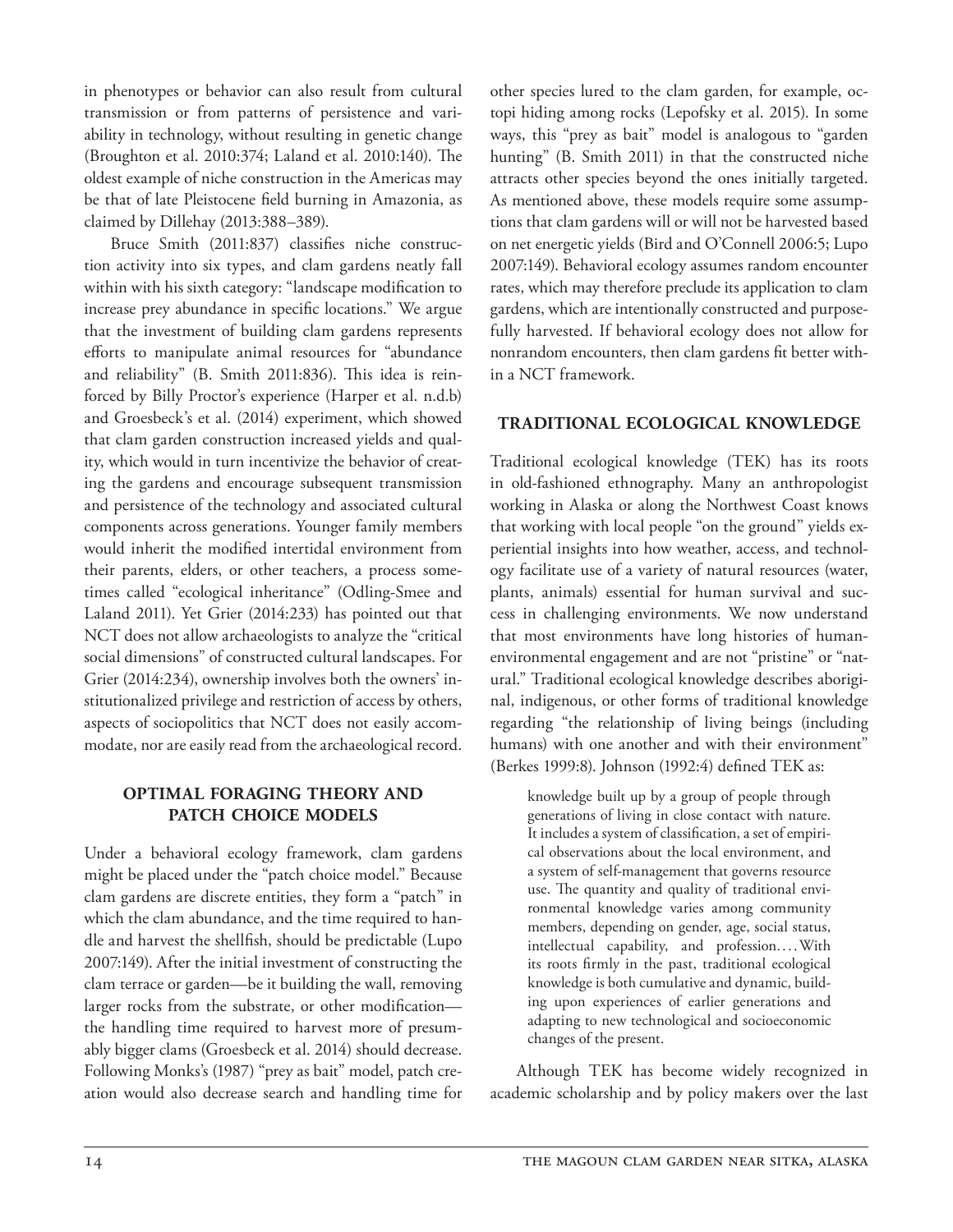thirty-five years, from this definition we can see how deeply Western categories and concepts are embedded in such a pursuit. Few indigenous languages have translations for the words, "ecological" or "management" or "governance" (Nelson 2005:293). Inherent in most indigenous knowledge systems is the idea that the "natural" is not separated from the "cultural" world. As Nelson (2005) has pointed out, defining TEK is a bit like defining culture, and sometimes the definitions closely resemble each other. What we might parse as "ecological" or "environmental" knowledge is encompassed within a larger intellectual knowledge system that incorporates "all aspects of reality, the entire human social environment" (Nelson 2005:293). By dissecting what is termed "ecological" or "empirical," Western science loses the larger sociocultural, religious, and spiritual context of indigenous ways of knowing. Nelson (2005:304) shows that when TEK is treated as an authoritative object rather than situated knowledge, it is vulnerable to criticism or refutation, missing the point entirely. Instead of addressing indigenous resource rights or critical habitat loss, the scientific pursuit is then focused on the "accuracy" of TEK. For example, Hensel and Morrow (1998) described how many Alaska Natives were unaware of or uninterested in hunting and fishing regulations, and have simply continued to hunt and fish. Anthropologists have studied Alaska Native subsistence with the intent to document traditional ecological knowledge, to benefit Alaska Natives, fish and wildlife managers, and fish and wildlife themselves (Moss 2010). Although researchers have sought TEK, Hensel and Morrow (1998:70) warn that "decontextualizing pieces of local knowledge and reincorporating them as information in scientific reports seriously misrepresents indigenous perspectives." Thornton (2001:95) observed that "agencies tend to pursue TEK in an acquisitive and colonizing manner not unlike that of artifact hunters in the nineteenth and early twentieth centuries." Hensel and Morrow (1998:70) showed how different worldviews led managers and Alaska Natives to talk past each other: "Conservation for biologists concerns population numbers and future reproduction. For traditional Yupiit, it concerns proper human behavior." In this way, biological discourse itself, such as an announcement that "no fish are available," can become a self-fulfilling prophecy as it upsets the animals upon which the Yupiit depend (Hensel and Morrow 1998:70). Attempts at "co-management" may be well meaning, but power inequalities inhere in

the relationship between managers and Alaska Native and First Nation communities.

With regard to clam gardens in British Columbia, ethnographic information and TEK have been documented from First Nations (e.g., Harper et al. 2005; Lepofsky et al. 2015). One principle that has been repeatedly stated is that the more you dig, the more productive the clam bed. In Southeast Alaska, we have yet to gather specific TEK knowledge related to building, maintenance, or use of clam gardens, and these practices are not described in the region's ethnographies. Yet critical aspects of shellfish use are incorporated into Tlingit intellectual traditions, as will be discussed below.

# **resource intensification and the rise of social complexity**

Clam gardens have also been viewed as evidence for resource intensification (Groesbeck et al. 2014), and in association with social factors and systems that restrained and/ or regulated harvests for a variety of purposes (Campbell and Butler 2010; Grier 2014; Groesbeck et al. 2014; Smith and Wishnie 2000). The idea of resource intensification enabling the rise of social complexity is commonly cited in the development of Northwest Coast complexity, primarily with regards to the mass capture of salmon (Carlson 1998; Fladmark 1975; Moss et al. 1990). At Namu, for example, salmon were the principal staple food more than 6000 years ago (Cannon 1991). Because fishing weirs and traps involve mass capture of salmon (and/or other species), researchers have often linked the development of weir and trap fishing to other technological or socioeconomic "advancements" (Byram 2002:2, Caldwell 2008; Eldridge and Acheson 1992; Greene et al. 2015; Moss et al. 1990; Moss and Erlandson 1998; but see also Elder et al. 2014; Langdon 2006; Losey 2010; and Moss 2013b for other emphases). If we lump clam gardens along with weirs/traps and other intertidal modifications, one might argue that they also contributed to social complexity and represent resource intensification beyond a niche construction interpretation (e.g., Grier 2014). Groesbeck et al. (2014:2) viewed use of clam gardens not only as evidence of First Nations making landscape alterations to increase clam yields but also as an indication of "complex systems of resource management." Groesbeck et al. (2014:9) also refer to land tenure systems and portray clam gardens as intentional cultural investments that aim to maintain resource sustainability.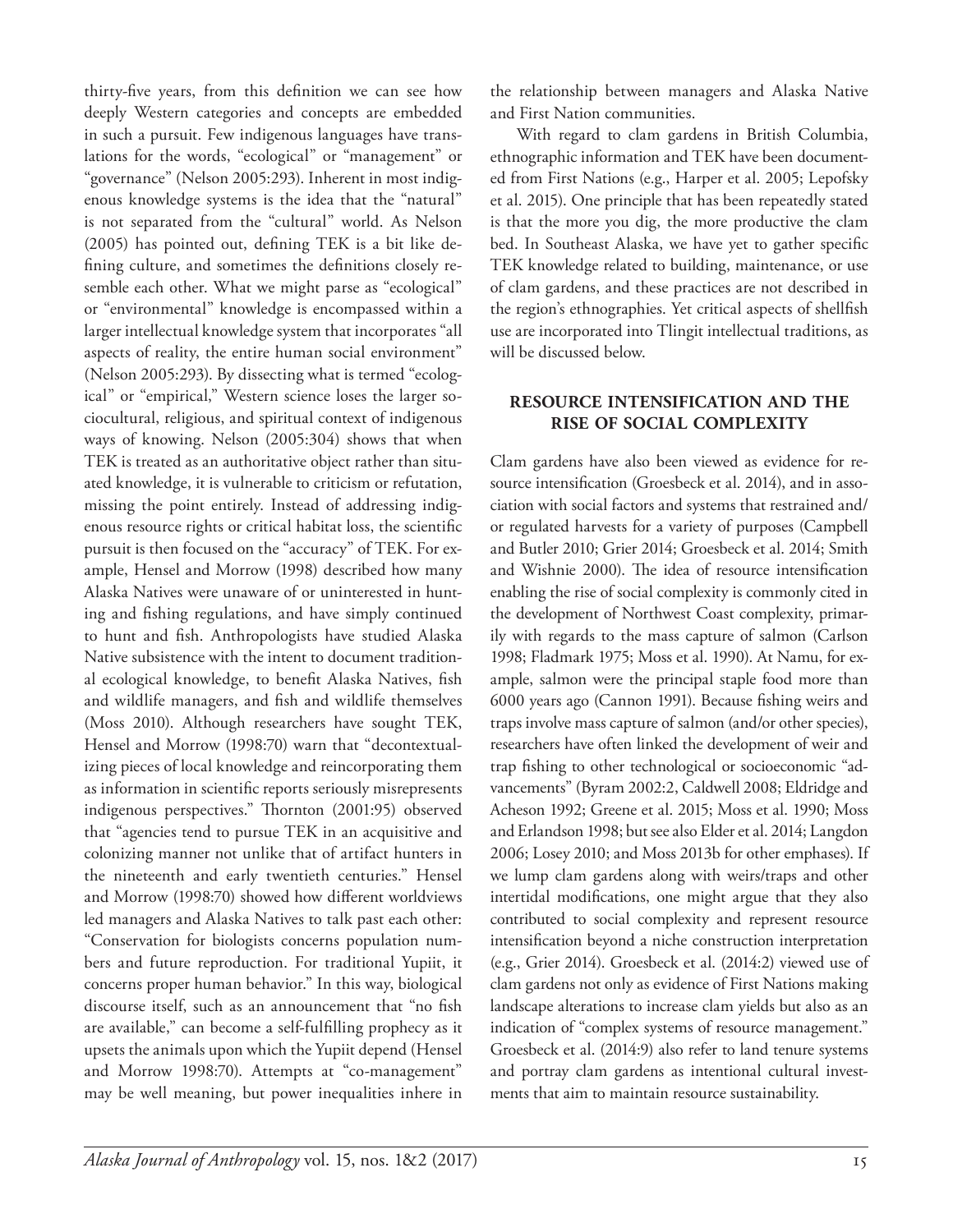## **conservation and resource management**

Along similar lines of thinking, clam gardens can be interpreted as evidence of deliberate conservation and resource management. Yet Smith and Wishnie (2000:493) caution against characterizing small-scale societies as "conservers or even creators of biodiversity," and argue that "conservation" should be restricted to cultural phenomena that have been explicitly designed to "prevent or mitigate resource overharvesting or environmental damage." That a way of life or a cultural practice appears sustainable does not necessarily indicate deliberate conservation, according to Smith and Wishnie (2000:508). They suggest certain societal features make a group more or less likely to engage in conservation, such as if they control access to land or physically confine resources (Smith and Wishnie 2000:505–506). Inferring such "social parameters" from the archaeological record that enforce rules regarding resource use is easier said than done. Groesbeck et al. (2014:9) wrote that "territorial access rights, via familybased proprietorship" formed a "governance system" that may be responsible for the productivity of the clam garden. While control over resources may have resulted in resilience and prevented overharvesting, we believe one should be wary of declaring social systems and ownership as deliberate attempts to conserve resources as Smith and Wishnie require. Indigenous groups may have different definitions for "conservation" than non-indigenous scholars, who advocate what might be considered a modern (and ethnocentric) approach derived from scientific models adopted by contemporary national, provincial, and state governments today. The term *management* itself may be offensive to some indigenous groups.

In the book *Northwest Coast: Archaeology as Deep History*, Moss (2011:45–46) described the fisher-huntergatherers of the Northwest Coast as resource stewards who had "vested interests in maintaining the resilience of the ecosystems of which they were a part," using concepts and terms that derive from a contemporary resource management perspective. The term *stewardship* is also used in *Staying the Course*, a review of TEK among coastal First Nations and their relationship with the environment and desire for sustainability (Brown and Brown 2009). Although such approaches have been productive in acknowledging the practical wisdom embedded in indigenous practices of the past, they can also incorporate

ethnocentric or Western notions that may or may not be relevant to the archaeological phenomenon under study.

Cannon and Burchell (2009) identified an archaeological pattern they interpreted as evidence of management and resource conservation of shellfish beds on the central coast of British Columbia in Heiltsuk territory. Cannon and Burchell examined the growth-stage profiles of *Saxidomus gigantea* shells and found more intensive harvest of sites farther away from the long-term residential sites and less intensive harvest nearby. In other words, occupants of the longer-term residential sites had preserved some proximate shellfish beds as "insurance," resources they could draw upon in times of need. Intensity of harvest was gauged by the relative proportions of senilestage vs. mature-stage clams. In Cannon and Burchell's (2009:1059) words, "[t]he predominance of senile specimens at long-term residential sites, especially villages, is therefore strongly indicative of less intensive harvest and, potentially, active conservation efforts." They argue that if clam beds are owned, people can choose to allow them to "lie fallow" for a time to sustain their productivity, and that this practice has a 7000-year antiquity at Namu (Cannon and Burchell 2009:1059). The authors go on to suggest that clam gardens "might then simply represent a further stage in a much longer regional history of regulation and maintenance of clam production" (Cannon and Burchell 2009:1059). Cannon and Burchell make a good case for regulated harvest and management and conservation of the type Wishnie and Smith (2000) consider rare among foraging societies. Pierce (2011) showed that Cannon and Burchell's growth-stage method could also be used with littleneck clams.

# **clam gardens and paralytic shellfish poisoning**

One topic conspicuously absent from the theoretical discussion thus far is that clams, especially butter clams (*Saxidomus gigantea*), are susceptible to paralytic shellfish poisoning (PSP), posing a serious risk to people consuming them. When people consume shellfish contaminated with toxic phytoplankton (dinoflagellates in the genus *Alexandrium*, formerly thought to be *Gonyaulax*), death can occur within hours (Horner 1996:8; Moss 1993). Moss and Bean collected *Saxidomus* from the Magoun Clam Garden on July 29, 2011, but chose not to consume them because the Alaska Department of Environmental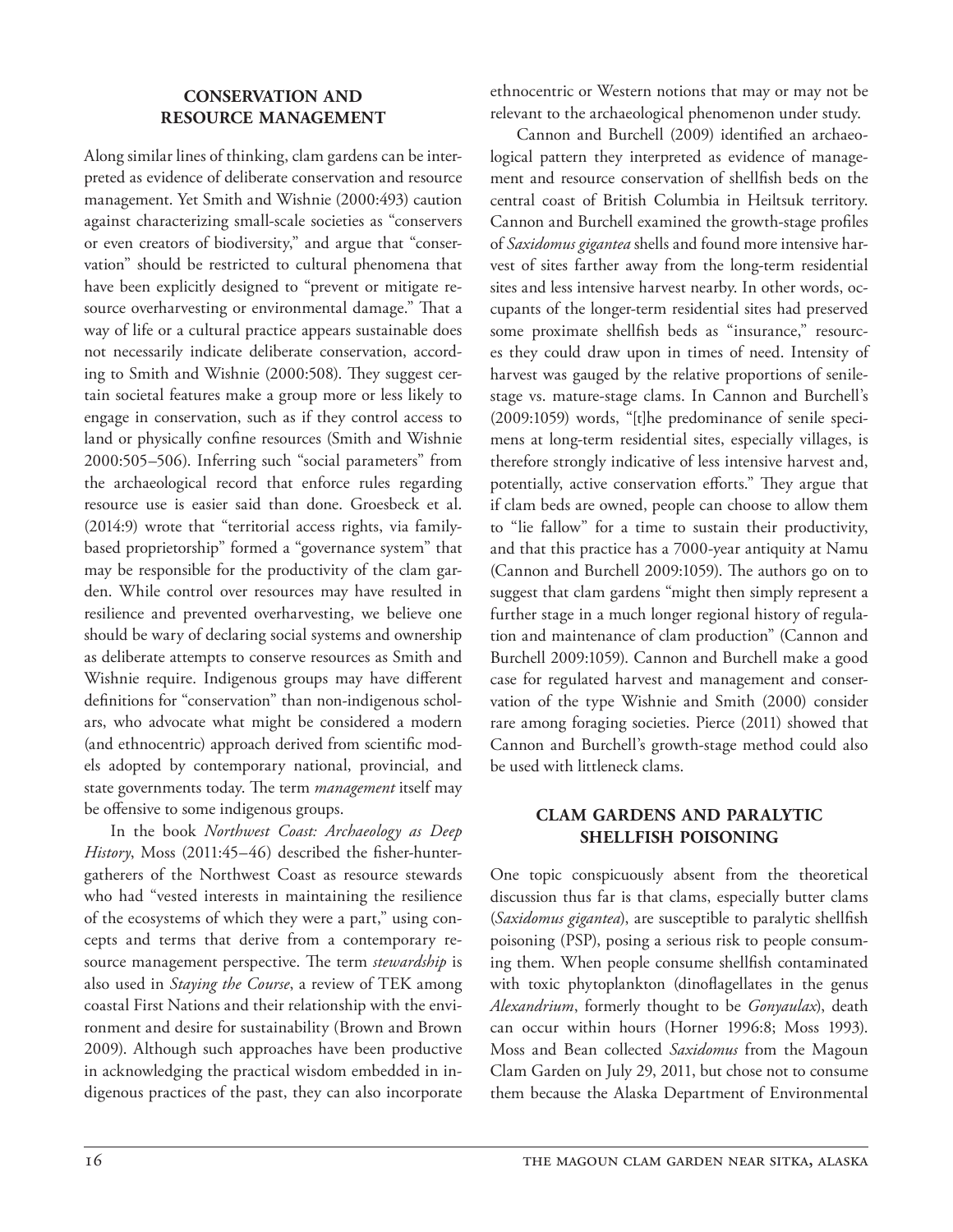Conservation had issued warnings that were being broadcast on the local public radio station, KCAW. Although the incidence of PSP has increased in the past few decades, probably due to climate change and pollution (Claassen 1998:33; Martin 2015a, 2015b; Wright et al. 2008), we know from ethnographic and early historical data that PSP is not exclusively an industrial phenomenon.

Twenty-one molecular forms of saxitoxin cause PSP; the name derives from the genus name for butter clam, *Saxidomus*, from which they were first identified (RaLonde 1996a:1). Saxitoxins are neurotoxins that lead to tingling around the mouth, numbness, vomiting, diarrhea, and double vision, followed by respiratory paralysis and even death (Fortuine 1975). As RaLonde (1996a:2) has described:

The toxicity of PSP toxins is estimated to be 1,000 times greater than cyanide and symptoms appear soon after consuming toxic shellfish. There is no antidote for PSP, and all cases require immediate medical attention that may include application of life support equipment to save a victim's life. If the dosage is low and proper medical treatment is administered, symptoms should diminish in approximately nine hours.

Although most toxic algal blooms in Alaska tend to occur in May, June, and July, toxins can be retained in the ecosystem, reproduce, and "bloom" in other months (Gessner 1996; RaLonde 1996a). Winds, tides, and ocean currents can also concentrate or disperse toxic algae. Butter clams have a "distinctive ability" to chemically bind saxitoxin, which they can retain for up to two years (RaLonde 1996a:4). The earliest known historical incidence of paralytic shellfish poisoning in Tlingit territory occurred in 1799, when 135 Koniag men hunting sea otters for the Russian American Company died from eating mussels on Chichagof Island (Khlebnikov 1976:145; Tikhmenev 1978:110). In 1801, three Europeans from the *Atahualpa* ate mussels from a beach near a Chilkat village, suffering horribly. Yet William Sturgis explained that the "Indians distinguish them [poisonous mussels] and eat the others without any ill effects" (Jackman 1978:119–120). We know that mussels can accumulate more than 20,000 micrograms (µg) of saxitoxin per 100 grams of tissue, substantially more than butter clams (7750 µg) or littleneck clams (580 µg). Yet the Food and Drug Administration (FDA) considers anything more than 80 µg to be unsafe (RaLonde 1996b:10–11). In both historical cases, the vic-

tims of shellfish poisoning were foreigners to Tlingit territory, probably unfamiliar with local conditions. Shellfish are also subject to amnesic shellfish poisoning (ASP) and diarrhetic shellfish poisoning (DSP).

Moss (1993) suggested that the unpredictable nature of shellfish toxicity helped explain some of the ambiguities regarding the economic importance of shellfish as well as the emic view of shellfish as associated with poverty, laziness, and ritual impurity. Certainly, intimate geographic knowledge played a role in avoiding toxic shellfish; certain shellfish beds apparently were more vulnerable to poisoning than others (de Laguna in Emmons 1991:149). Traditional Tlingit warnings against shellfish consumption "when the grouse hoots" or "when the herring spawn" in the spring (Newton and Moss 2005 [1984]:17) may reflect awareness of PSP. Emmons (1991:149) documented Tlingit use of emetics to treat mussel poisoning. PSP was a real danger, and probably accounts, at least in part, for negative attitudes toward shellfish on the part of the Tlingit (Moss 1993). Although the archaeological record demonstrates many Tlingit people relied heavily on shellfish, the elite claimed not to have subsisted on shellfish. Tlingit ideology points to an ethic in which social rules regarding shellfish consumption were applied differentially based on gender, rank, and life stage. Moss (1993) further argued that the social and symbolic meaning of shellfish to the Tlingit made sense because of the danger of paralytic shellfish poisoning, a risk those at the top of the social hierarchy could avoid more often than those in the middle or the bottom.

Elsewhere on the Northwest Coast, other groups also heavily relied on shellfish as a food source while simultaneously having "mixed feelings" about their value. Other Northwest Coast groups associated status with particular foods, as did the Tlingit. While the Tlingit highly valued seal, silver salmon, and eulachon grease, shellfish were associated with sickness and poverty, similar to some Tsimshian thinking. As they did for the Tlingit, shellfish had sexual associations for the Haida (Moss 1993). The association of shellfish with female sexuality is consistent with Northwest Coast–wide taboos on sexual activity. When men prepared for hunting expeditions, they and their wives refrained from sexual relations and shellfish consumption to ensure good luck in the hunt.

Moss (1993) suggested that the scarcity of ethnographic information about Tlingit shellfish use was the result of both androcentric bias on the part of ethnographers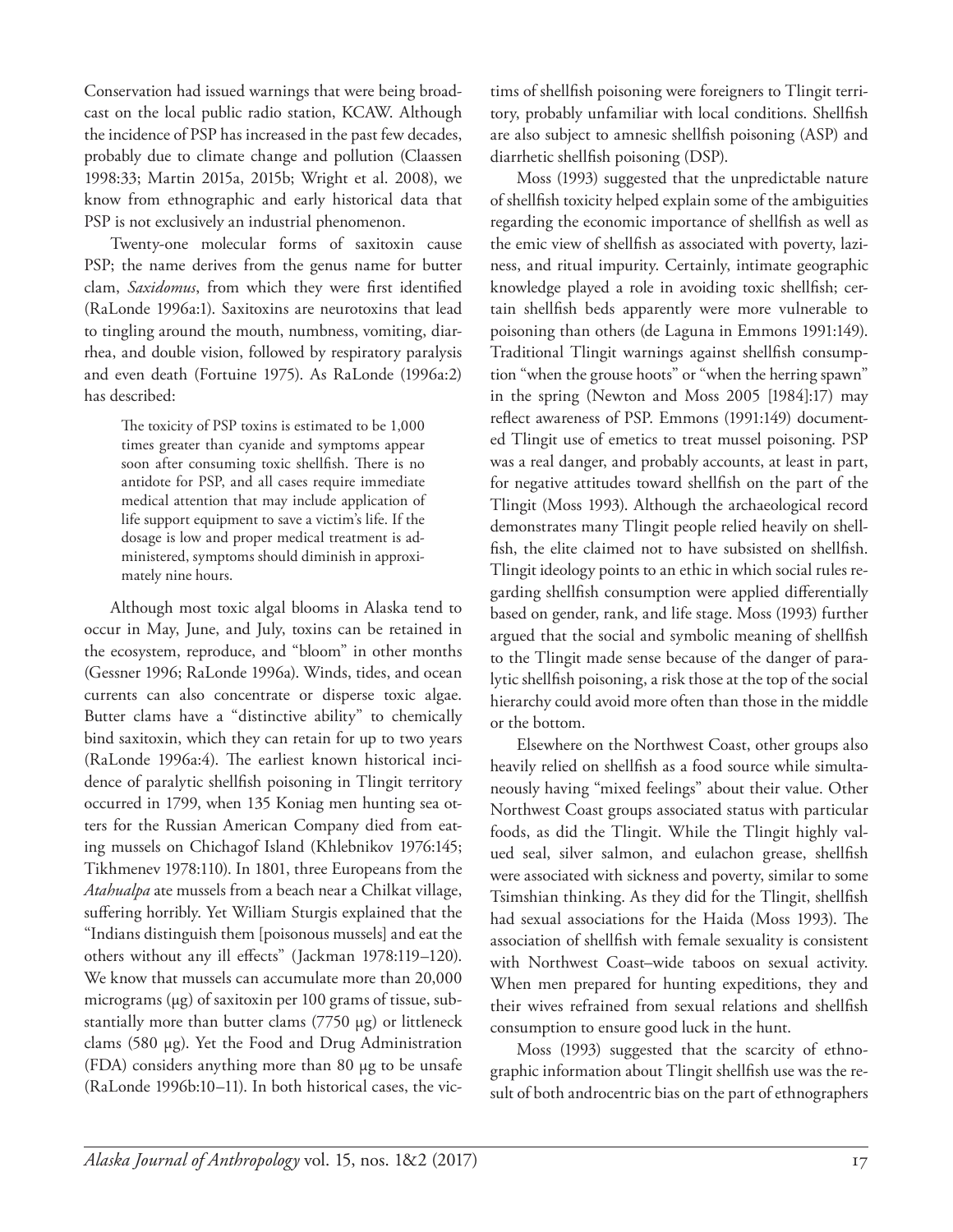and also the social and symbolic value attached to shellfish by the Tlingit themselves. More recently, Moss (2013a) described a similar dynamic evident in Kwakwaka'wakw sources. Kwakwaka'wakw villages had a line of houses in a row parallel to the beach and in front of them was a street. On the sea side of the street were the "small shacks used by menstruating women, sick people, widows, and the infirm....On the beach, too, were the latrines: holes dug in the sand near enough to the sea to be flushed out at high tide" (Ford 1941:11). The beach was therefore an unclean place from the standpoint of ritual purity. Harper (pers. comm. 2009) noted that clam gardens are rarely located in front of large village sites; perhaps it was important to dig clams in more remote areas away from the previously mentioned activities that occurred on the beach in front of a village, to avoid contaminated clams. This might be an alternative explanation for patterns described by Cannon and Burchell (2009) in intensity of clam harvest in sites proximate to and distant from villages like Namu.

To the Kwakwaka'wakw, the beach and shellfish were both impure, with female associations. As Berman (1992:140) observed, a Kwakwaka'wakw woman's "legitimate trips to gather food might be used as a cover for her illicit affairs." Berman recounted a story in which a woman collecting cockles had intercourse with her husband's brothers (Boas and Hunt 1905:282–287). A secluded locale along the beach was often the place for illicit sexual activity. This is similar to a story about an adulterous Tlingit woman's use of clams to trick her husband so she could be with her lover (Moss 1993:642; Olson 1967:32). Harper (pers. comm. 2009) noted that most but not all clamming beaches required a canoe trip from the village; we have no additional data as to whether such trips were also occasions for illicit activity.

From other information described in Moss (2013a), we can infer an association between clams and poverty and low status among the Kwakwaka'wakw. Calling someone a "clam digger" or a "clam feeder" was clearly an insult. Sources mention old women looking for shellfish on the beach during times of starvation or famine (Boas 2002:297, 391). Daisy Sewid-Smith told John Harper (pers. comm. 2009) that "sometimes the salmon runs failed" and then the tribes relied on clams. As Harper suggested, clams provide a way to buffer risk when faced with scarcity of key resources. Shellfish have functioned as a famine or "fall-back" food, used in times of economic desperation. Among the Kwakwaka'wakw, high-status foods were those presented at feasts: seal, oolachan oil, cranberries mixed with oolachan oil, and mountain goat fat (Berman 1991:261–262).

In his treatise *Geographical Names of the Kwakiutl Indians*, Boas (1909:13, 18) recorded a number of shellfish-related place names in Kwakw'ala, including words that translate to: having horse clams; having clams; having mussels; having sea eggs; having poisonous clams; of mussels on rock; of cooking chitons; of clam digging. On Boas's Map 10, "Kingcome Inlet," which encompasses the Broughton Archipelago clam gardens documented by Harper et al. (1995), three localities are marked as having clams or clam digging, one with mussels, another with small mussels, another with giant chitons, and another with sea eggs (Boas 1909). The practice of naming these places indicates that these locales and the resources they contained were widely known, used, and remembered. This supports the idea that various shellfish taxa were of economic and social importance. Yet on this same map, locality 16 is *dzo' dzade*," "having clam poisoning" (Boas 1909:13), and locality 121 is *do yade*, "having poisonous clams." The distinction between the two words and their usage is not clear. Also on Map 10 are two marked localities that are translated to "having rotten clams," although they are two different words (*ku'nxade* and *kwe'kungade*; Boas 1909:Map 10). Whether rotten clams are distinct from poisonous clams is also unclear. On Map 6, "Fort Rupert and the north coast of Queen Charlotte Sound," one place is marked as having clam digging and another as where chitons are cooked, but there is another "place of clam poison" (*do' yas*; Boas 1909). On Map 8a, "Lower Part of Nimkish River and Alert Bay," locality 44 is *dzo'dzis*, "poison clams on beach" (Boas 1909). Although more maps contain references to different shellfish taxa, the following maps contain clam-related localities without any places marked as hazardous: Maps 3, 4, 8, 11, 14 (Boas 1909). Taken together, these Boas maps document that the Kwakwaka'wakw had very specific geographic knowledge as to where clams were safe and where they were not.

Other sources confirm that the Kwakwaka'wakw were aware that poison clams were caused by the "red tide" (Walens 1981:123). It seems likely that the hazards of shellfish toxicity were one of the reasons for mixed feelings about the value of shellfish. The Kwakwaka'wakw clearly were aware of the dangers of consuming shellfish, and some of the protected waters within their territory must have been at risk of contamination. Kwakwaka'wakw territory overlaps with one of three main centers of shellfish toxicity in coastal British Columbia (Gaines and Taylor 1985).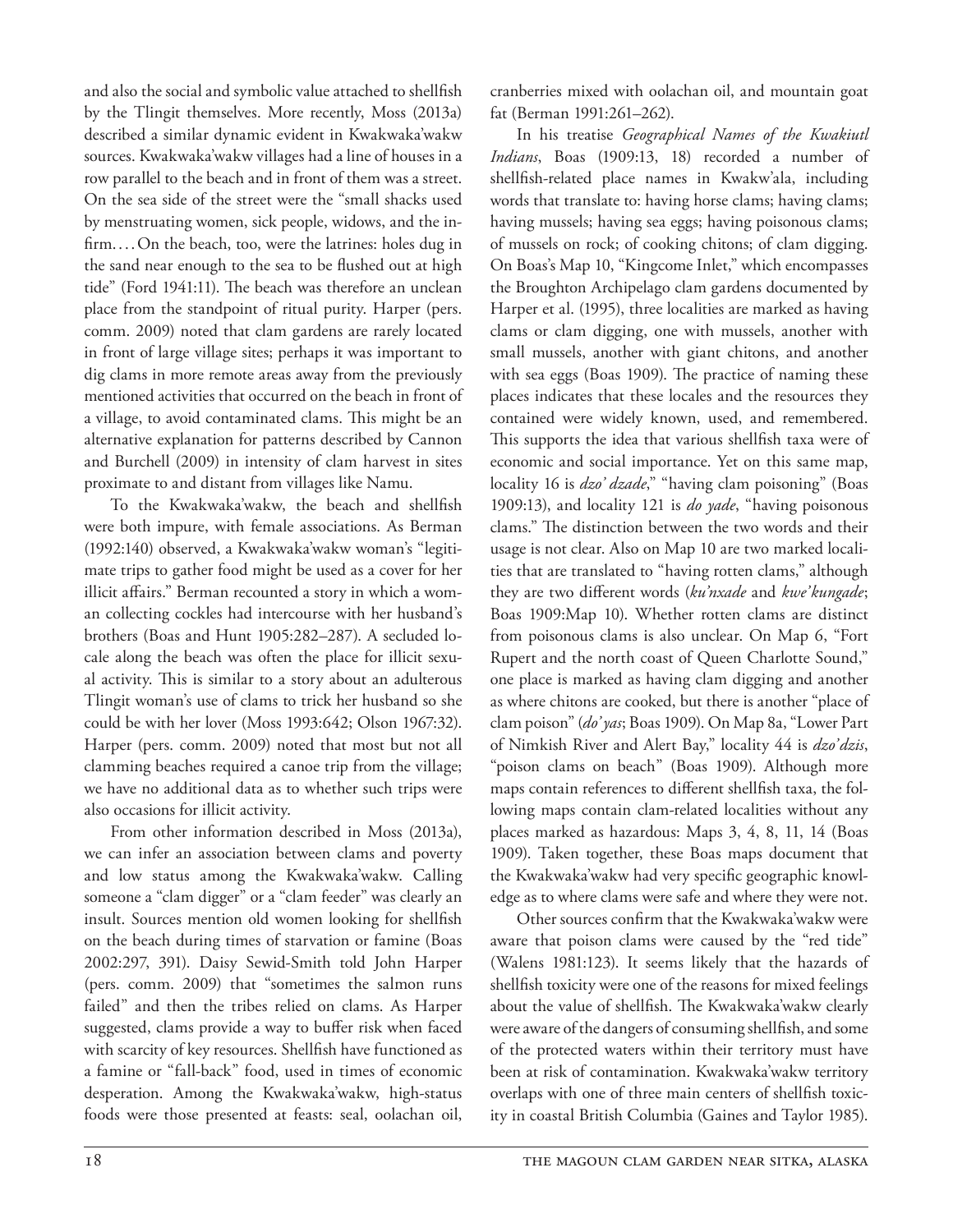Although I have not pursued all ethnographic sources for all coastal First Nations in British Columbia, the Tla'amin (2012) explain on one of their websites that although clams have always been an important part of their diet, they were harvested especially during the winter "when there was no danger of eating shellfish contaminated by red tides (also known as paralytic shellfish poisoning)."

All of this suggests that Northwest Coast people were well aware of health risks posed by clams, and such knowledge certainly must have figured into people's choices about where to collect clams and where to build clam gardens. For clam gardens, sites located at some distance from villages with good ocean circulation were probably preferred. This topic has not been explored in recent studies of clam gardens but must certainly help account for their spatial distribution across the Northwest Coast. While the Magoun Clam Garden is located a substantial distance from present-day Sitka, it occurs along a narrow waterway in which the circulatory conditions have not been documented. Furthermore, the Magoun Clam Garden is but a single example; obviously, additional survey work is necessary to examine whether or not it is part of a broader pattern of clam garden construction across Tlingit territory.

# **concluding thoughts on clam gardens: what'<sup>s</sup> missing?**

Although clam digging is often assumed to be a simple task, and clams are assumed to be abundant and reliable resources, a great deal of technical local knowledge is involved in knowing where and when to gather clams safely. The places people chose to build clam gardens certainly must have fulfilled a variety of criteria archaeologists have yet to recognize or adequately document. Nearly all the theoretical frameworks discussed here provide productive ways to think broadly about the role of clam gardens in indigenous coastal cultures of Alaska and the Northwest Coast. Each has limitations, and all suffer from different types of biases, so we urge explicit recognition of these shortcomings when invoking these theories. We agree that in many cases, intertidal zone modifications may have served different functions over time, with diverse cultural, behavioral, and symbolic meanings. They have formed an ecological inheritance and persistence of technology and "management" across time to the present day, and it is important to consider these archaeological features in their full cultural context. The Magoun Clam Garden is a single example, but it is the first clam garden to be recorded on the Alaska Heritage Resource Survey in the State of Alaska. Additional survey work during low tides is necessary to document other clam gardens preserved in the intertidal zone. The success of fishing weir and trap surveys across Southeast Alaska (Moss 2013b; J. Smith 2011) should make us optimistic about the prospect of identifying additional clam gardens in Tlingit territory. We also hope to be able to use aerial photography more effectively to identify likely clam gardens within the Tlingit region. In the meantime, we suggest that in our enthusiasm to document clam gardens, we not forget the risks of consuming clams, at least at some times and in some places. By evaluating the practical constraint of the vulnerability of clams to paralytic shellfish poisoning and other sources of contamination in different settings, we might more comprehensively understand the archaeological patterning of clam gardens across the North Pacific coast.

## **acknowledgements**

We dedicate this paper to John Harper and Mary Morris, who have done so much to contribute to our discipline's knowledge of clam gardens across the Northwest Coast. John and Mary's work with local people across the coast has been exemplary, and we genuinely admire their unfailing intellectual generosity. We also thank John for his insightful comments on this paper. Moss is also deeply indebted to the Sitka Tribe of Alaska as her partner in the 2011 survey. Jeff Feldpausch and Heather Meuret-Woody facilitated planning, and Jeff made his staff available for fieldwork. Jonathan Feldpausch and Aaron Bean were both expert boat operators, skilled at landing on a variety of shoreline types. Mike Baines, Sitka Tribe Councilor, also provided boat support. In Sitka, Brenda and Benjamin Campen generously provided housing. At the U.S. Forest Service, Jay Kinsman, Karen Iwamoto, Clay Davis, and Carol Goularte facilitated the project; Sealaska Heritage Institute has also supported this work. Jay Kinsman, Dave McMahan, Joan Dale, James Franger, Jim Whitney, and Jeff Rasic facilitated the permit process. Moss is also grateful to Tom Thornton for including her in the Herring Synthesis project several years ago, reigniting her interest in Sitka Sound archaeology. She also thanks Virginia Butler for her work on the Herring Synthesis, and for her ongoing inspiration and support. Moss acknowledges Scott Coltrane and fellow faculty at the University of Oregon who judged the Sitka Survey project worthy of a UO Summer Research Award in 2011. Julia Knowles,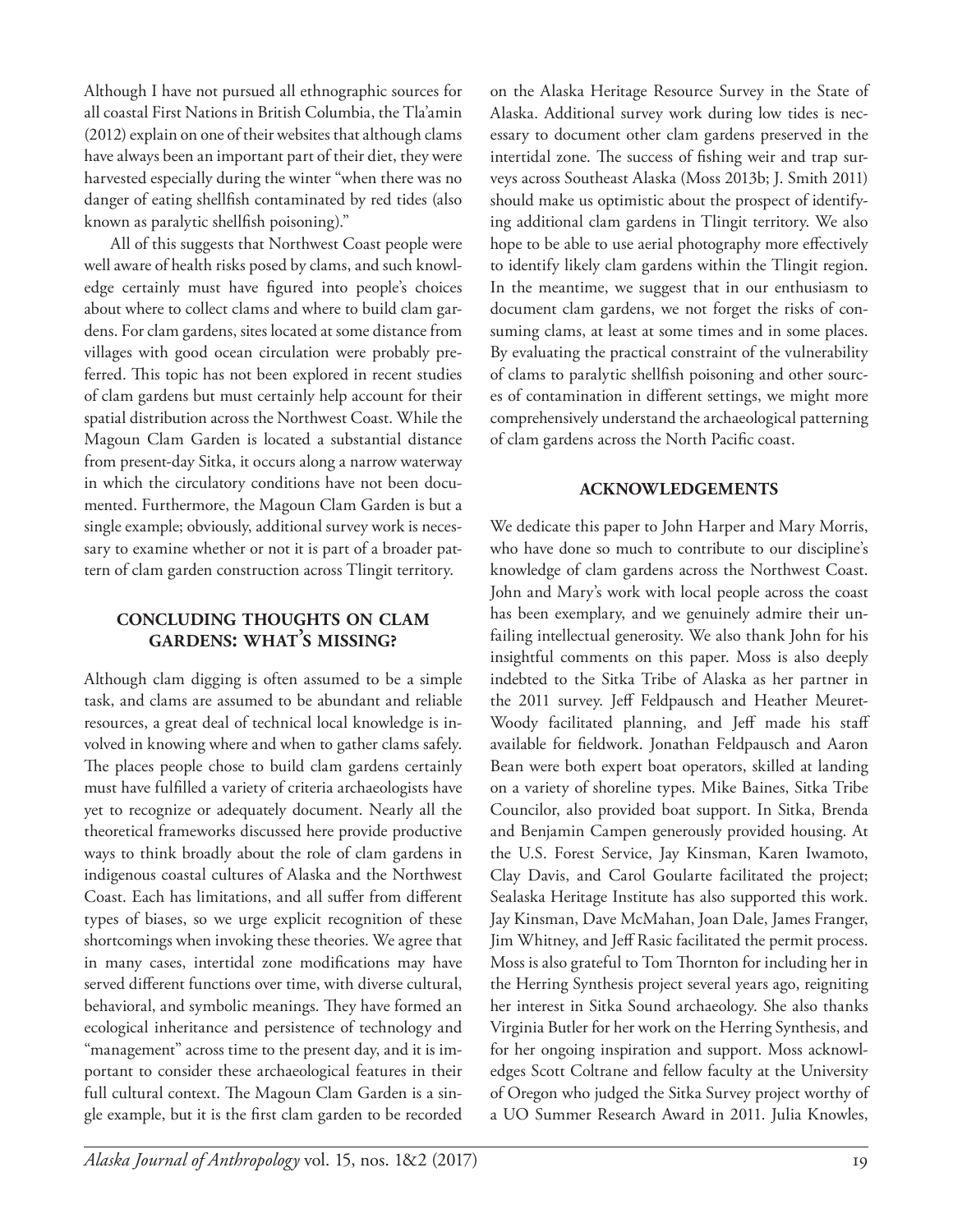University of Oregon, prepared the map, for which we are grateful. Finally, we thank Jason Rogers and Jenya Anichtchenko for their work on this special issue of *Alaska Journal of Anthropology*, and Ken Pratt and an anonymous reviewer for their insightful comments.

#### **references**

Bamforth, Douglas

2002 Evidence and Metaphor in Evolutionary Archaeology. *American Antiquity* 67:435–452.

Berkes, Fikret

1999 *Sacred Ecology: Traditional Ecological Knowledge and Resource Management*. Taylor and Francis, Philadelphia.

Berman, Judith

- 1991 The Seal's Sleeping Cave: The Interpretation of Boas' Kwakw'ala texts. Ph.D. dissertation, University of Pennsylvania. University Microfilms International, Ann Arbor.
- 1992 Oolachan-Woman's Robe: Fish, Blankets, Masks, and Meaning in Boas's Kwakw'ala Texts. In *On the Translation of Native American Literatures*, edited by B. Swann, pp. 125–162. Smithsonian Institution Press, Washington, DC.

Bird, Douglas W., and James F. O'Connell

2006 Behavioral Ecology and Archaeology. *Journal of Archaeological Research* 14(2):143–188.

Boas, Franz

- 1909 *Geographical Names of the Kwakiutl Indians*. Columbia University Press, New York.
- 2002 *Indians Myths and Legends from the North Pacific Coast of America*, edited by R. Bouchard and D.I. Kennedy. Talonbooks, Vancouver, BC.

Boas, Franz, and George Hunt

1905 *Kwakiutl Texts. The Jesup North Pacific Expedition*. Memoir of the American Museum of Natural History, vol. III. Stechert, New York.

Broughton, Jack M., and James F. O'Connell

- 1999 On Evolutionary Ecology, Selectionist Archaeology, and Behavioral Archaeology. *American Antiquity* 64(1):153–162.
- Broughton, Jack M., Michael D. Cannon, and Eric J. Bartelink
- 2010 Evolutionary Ecology, Resource Depression, and Niche Construction Theory: Applications to Central California Hunter-Gatherers and

Mimbres-Mogollon Agriculturalists. *Journal of Archaeological Method and Theory* 17:371–421.

Brown, Frank, and Y. Kathy Brown

2009 Staying the Course, Staying Alive, Coastal First Nations Fundamental Truths: Biodiversity, Stewardship and Sustainability. Biodiversity, BC, online document, http://www.biodiversitybc.org/, accessed November 15, 2015.

Byram, R. Scott

2002 Brush Fences and Basket Traps: The Archaeology and Ethnohistory of Tidewater Weir Fishing on the Oregon Coast. Ph.D. dissertation, Department of Anthropology, University of Oregon, Eugene.

Caldwell, Megan E.

- 2008 A View from the Shore: Interpreting Fish Trap Use in Comox Harbour through Zooarchaeological Analysis of Fish Remains from the Q'umu?xs Village Site (DkSf-19), Comox Harbour, British Columbia. Master's thesis, University of Manitoba.
- Caldwell, Megan E., Dana Lepofsky, Georgia Combes, Michelle Washington, John R. Welch, and John R. Harper
- 2012 A Bird's Eye View of Northern Coast Salish Intertidal Resource Management Features, Southern British Columbia, Canada. *Journal of Island and Coastal Archaeology* 7(2):219–233.

Campbell, Sarah K., and Virginia L. Butler

- 2010 *A*rchaeological Evidence for Resilience of Pacific Northwest Salmon Populations and the Socioecological System over the Last ~7,500 years. *Ecology and Society* 15(1):17. Online document, http://www.ecologyandsociety.org/vol15/iss1/ art17/, accessed April 1, 2010.
- Campen, Brenda, M. Johnson, K. McCrossin, and D. Surgeon
- 1992 Project SEEK (Starrigavan Excavation and Education Cooperative): Archaeological Analysis of the Excavations at Starrigavan Bay, 49 SIT 229. Ms. on file, Tongass National Forest, Chatham Area, Sitka.

Cannon, Aubrey

1991 *The Economic Prehistory of Namu: Patterns in Vertebrate Fauna*. Department of Archaeology, Simon Fraser University, Publication 19, Burnaby, BC.

Cannon, Aubrey, and Meghan Burchell

2009 Clam Growth-Stage Profiles as a Measure of Harvest Intensity and Resource Management on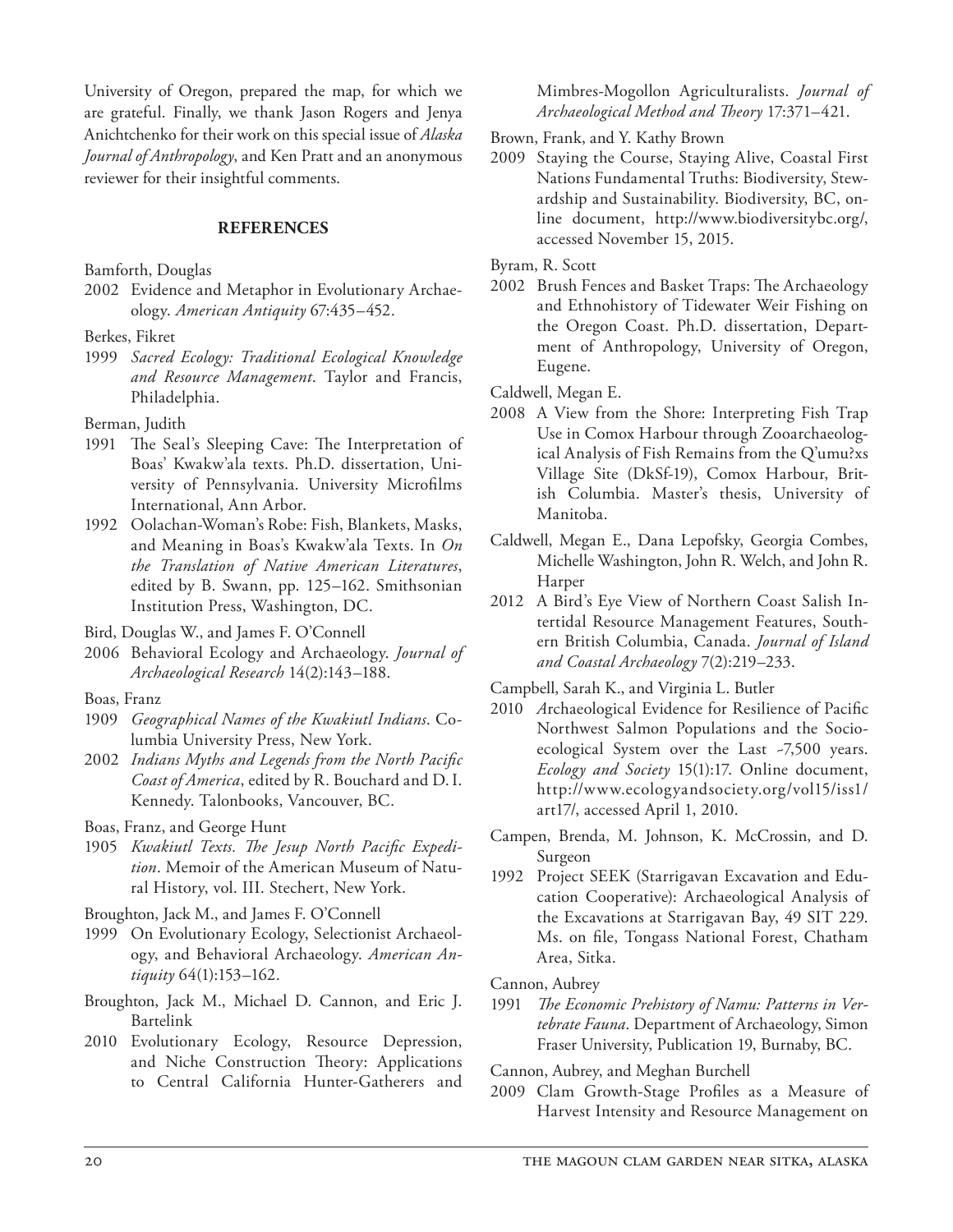the Central Coast of British Columbia. *Journal of Archaeological Science* 36:1050–1060.

- 1998 Coastal British Columbia in the Light of North Pacific Maritime Adaptations. *Arctic Anthropology* 35(1):23–35.
- Claassen, Cheryl
- 1998 *Shells*. Cambridge Manuals in Archaeology. Cambridge University Press, Cambridge.

Coastal and Ocean Resources, Inc. (CORI)

2005 Aerial Video Imaging Survey, Southeast Alaska (20th–25th July, 2005 and 20th–21st August 2005). Coastal and Ocean Resources, Inc., Sidney, BC.

Davis, Stanley D.

1985 Test Excavation of the Starrigavan Site, 49 SIT 229, Baranof Island, Alaska. Ms. on file, Tongass National Forest, Chatham Area, Sitka.

Dillehay, Tom D.

2013 Entangled Knowledge: Old Trends and New Thoughts in First South American Studies. In *Paleoamerican Odyssey*, edited by Kelly E. Graf, Caroline V. Ketron, and Michael R. Waters, pp. 377–395. Center for the Study of the First Americans, Department of Anthropology, Texas A&M University, College Station.

Dixon, E. James

- 2013 *Arrows and Atl Atls: A Guide to the Archaeology of Beringia*. National Park Service Shared Beringian Heritage Program, Anchorage.
- Elder, J. Tait, Daniel M. Gilmour, Virginia L. Butler, Sarah K. Campbell, and Aubrey Steingraber
- 2014 On the Role of Coastal Landscape Evolution in Detecting Fish Weirs: A Pacific Northwest Coast Example from Washington State. *Journal of Island and Coastal Archaeology* 9:45–71.

Eldridge, Morley, and Steven Acheson

1992 The Antiquity of Fish Weirs on the Southern Coast: A Response to Moss, Erlandson, and Stuckenrath. *Canadian Journal of Archaeology* 16:112–116.

Emmons, George T.

1991 *The Tlingit Indians*, edited by Frederica de Laguna. University of Washington Press, Seattle, and American Museum of Natural History, New York.

- Erlandson, Jon M., Madonna L. Moss, and Robert Stuckenrath
- 1990 Radiocarbon Dates from a Tlingit Fort in Sitka Sound, Southeast Alaska. Paper presented at the 17th annual meeting of the Alaska Anthropological Association, Fairbanks.

Fladmark, Knut R.

1975 *A Paleoecological Model for Northwest Coast Prehistory*. Archaeological Survey of Canada Mercury Series Paper 43, Ottawa.

Ford, Clellan

1941 *Smoke from Their Fires: The Life of a Kwakiutl Chief*. Yale University Press, New Haven.

Fortuine, Robert

1975 Paralytic Shellfish Poisoning in the North Pacific: Two Historical Accounts and Implications Today. *Alaska Medicine* 17(5):71–76.

Fuentes, Agustin

2009 *Evolution of Human Behavior*. Oxford University Press, Oxford.

Gaines, Gregory, and J.R. Taylor

1985 An Exploratory Analysis of PSP Patterns in British Columbia: 1942–1984. In *Toxic Dinoflagellates, Proceedings of the Third International Conference on Toxic Dinoflagellates*, edited by D.M. Anderson, A.W. White, and D.G. Baden, pp. 439–444. Elsevier, New York.

Gessner, Brad

- 1996 Epidemiology of Paralytic Shellfish Poisoning Outbreaks in Alaska. *Alaska Marine Resources* 8(2):16–17.
- Greene, Nancy A., David C. McGee, and Roderick J. Heitzmann
- 2015 The Comox Harbour Fish Trap Complex: A Large-Scale Technologically Sophisticated Intertidal Fishery from British Columbia. *Canadian Journal of Archaeology* 39:161–212.

Grier, Colin

- 2014 Landscape Construction, Ownership and Social Change in the Southern Gulf Islands of British Columbia. *Canadian Journal of Archaeology* 38:211–249.
- Groesbeck, Amy S., Kirsten Rowell, Dana Lepofsky, and Anne K. Salomon
- 2014 Ancient Clam Gardens Increased Shellfish Production: Adaptive Strategies from the Past Can Inform Food Security Today. *PLOS One* 9(3):1–13.

Carlson, Roy L.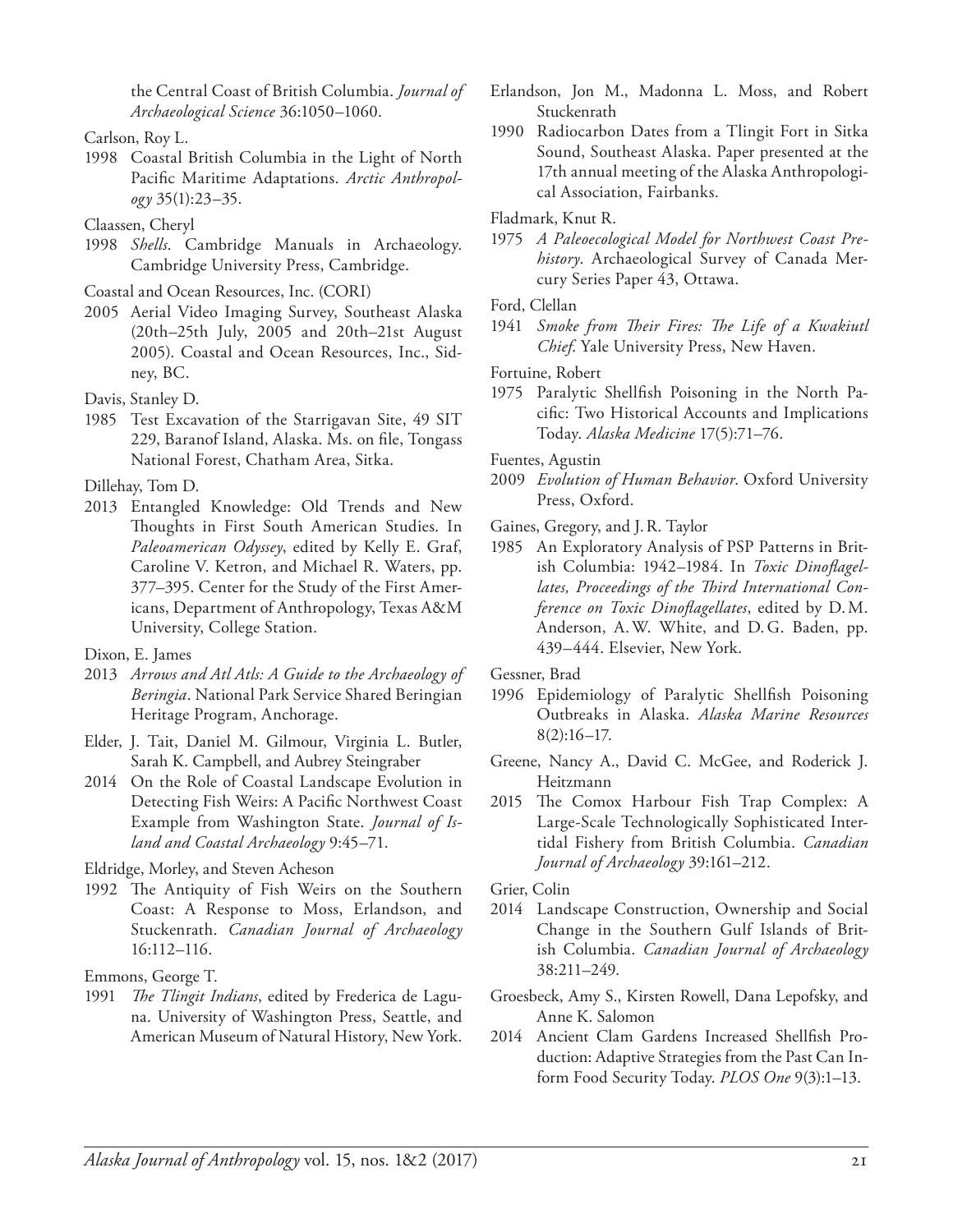- Harper, John R., Randy Bouchard, Adam Dick, Dorothy I. Kennedy, Donald Mitchell, Mary C. Morris, Daisy Sewid-Smith, and Kim Recalma-Clutesi
- n.d.a Aboriginal Clam Gardens of British Columbia. Coastal and Ocean Resources, Inc., Sidney, BC. Ms. in possession of Harper.
- 2005 *Ancient Sea Gardens: Mystery of the Pacific Northwest*. DVD, 50 minutes. David J. Woods, executive producer; Diane Woods, producer; Aaron Szimanski, director; and Tim Horton, writer. AquaCULTURE Pictures, Inc., Toronto, for the National Geographic Channel.
- 2007 Aboriginal Clam Gardens of British Columbia. Manuscript on file, Coastal and Ocean Resources, Sidney, BC.

Harper, John R., James Haggarty, and Mary C. Morris

1995 Broughton Archipelago: Clam Terrace Survey. Coastal and Ocean Resources, Sidney, BC. Manuscript on file, Land Use Coordination Office, BC Ministry of Government Services, Victoria.

Harper, John R., Billy Proctor, and Mary C. Morris

n.d.b Construction and Operation of a Clam Garden. Coastal and Ocean Resources, Inc., Sidney, BC. Ms. in possession of Harper.

Hensel, Chase, and Phyllis Morrow

1998 Co-Management and Co-Optation: Alaska Native Participation in Regulatory Processes. *Cultural Survival Quarterly* 22(3):69–71.

- 1996 *Alexandrium*, the Dinoflagellate that Produces Shellfish Poisoning Toxins. *Alaska Marine Resources* 8(2):8–9.
- Hunt, William J.
- 2010 *Sitka National Historical Park: The Archaeology of the Fort Unit. Volume I: Results of the 2005– 2008 Inventory*. USDI National Park Service, Lincoln, NE.
- Jackley, Julia, Lindsay Gardner, Audrey Djunaedi, and Anne K. Salomon
- 2016 Ancient Clam Gardens, Traditional Management Portfolios, and the Resilience of Coupled Human-Ocean Systems. *Ecology and Society* 21(4):20. https://doi.org/10.5751/ES-08747-210420.

Jackman, S.W.

1978 *The Journal of William Sturgis*. Sone Nis Press, Victoria, BC.

Johnson, Martha

1992 Research on Traditional Environmental Knowledge, Its Development and Its Role. In *Lore:* 

*Capturing Traditional Environmental Knowledge*, edited by Martha Johnson, pp. 3–22. Dene Cultural Institute and International Development Research Centre, Hay River, NWT.

Khlebnikov, Kiril T.

1976 *Colonial Russian America: Kiril T. Khlebnikov's Reports*, *1817–1832*, translated by Basil Dmytryshyn and E.A. P. Crownhart-Vaughn. Oregon Historical Society, Portland.

Laland, Kevin N., John Odling-Smee, and Sean Myles

2010 How Culture Shaped the Human Genome: Bringing Genetics and the Human Sciences Together. *Nature* 11:137–148.

Langdon, Stephen J.

2006 Tidal Pulse Fishing. In *Traditional Ecological Knowledge and Natural Resource Management*, edited by Charles R. Menzies, pp. 21–46. University of Nebraska Press, Lincoln.

Lepofsky, Dana, and Megan Caldwell

- 2013 Indigenous Marine Resource Management on the Northwest Coast of North America. *Ecological Processes* 2:1–12.
- Lepofsky, Dana, Nicole F. Smith, Nathan Cardinal, John Harper, Mary Morris, Gitla (Elroy White), Randy Bouchard, Dorothy I.D. Kennedy, Anne K. Salomon, Michelle Puckett, Kirsten Rowell, and Eric McLay
- 2015 Ancient Shellfish Mariculture on the Northwest Coast of North America. *American Antiquity* 80(2):236–259.

Losey, Robert J.

2010 Animism as a Means of Exploring Archaeological Fishing Structures on Willapa Bay, Washington, USA. *Cambridge Archaeological Journal*  20(1):17–32.

Lupo, Karen

2007 Evolutionary Foraging Models in Zooarchaeological Analysis: Recent Applications and Some Future Challenges. *Journal of Archaeological Research* 15:143–189.

Mackie, Quentin

2001 *Settlement Archaeology in a Fjordland Archipelago: Network Analysis, Social Practice, and the Built Environment of Western Vancouver Island, British Columbia, Canada, since 2000 bp*. British Archaeological Reports International Series 926. Archaeopress, Oxford.

Horner, Rita A.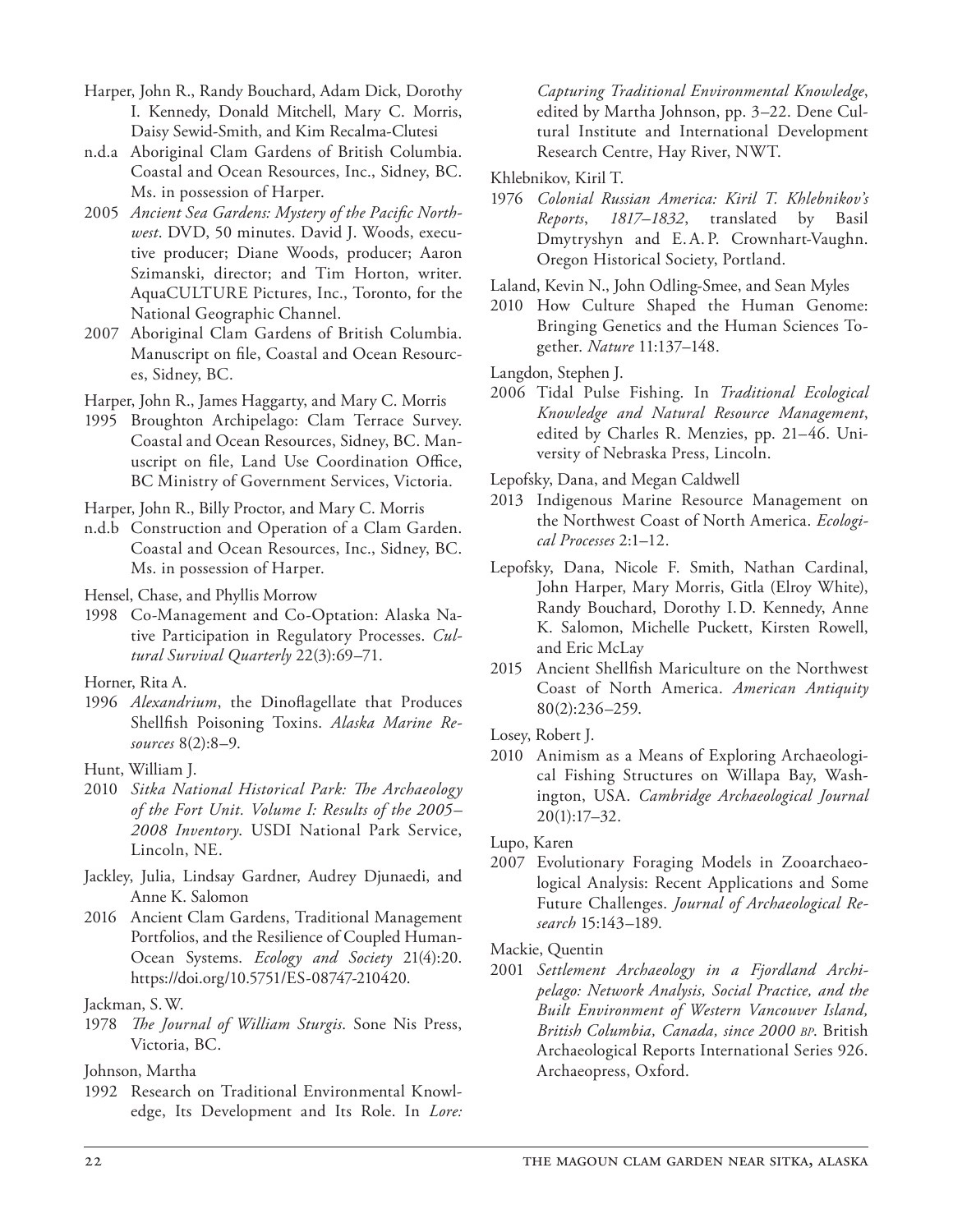Martin, Mary Catharine

- 2015a Toxic Algae Bloom Arrives in Southeast Alaska. *Juneau Empire*, June 18, 2015.
- 2015b Toxic Algae Bloom on West Coast the Largest in a Decade. *Juneau Empire*, June 16, 2015.
- Mitchell, Donald H.
- 1967 Archaeological Investigations, Summer, 1966. Report to the Archaeological Sites Advisory Board. Report on file, British Columbia Archaeology Branch, Victoria.
- Monks, Gregory G.
- 1987 Prey as Bait: The Deep Bay Example. *Canadian Journal of Archaeology* 11:119–142.
- Moss, Madonna L.
- 1993 Shellfish, Gender, and Status on the Northwest Coast of North America: Reconciling Archeological, Ethnographic and Ethnohistorical Records of the Tlingit. *American Anthropologist* 95(3):631–652.
- 2010 Re-Thinking Subsistence in Southeast Alaska: The Potential of Zooarchaeology. *Alaska Journal of Anthropology* 8(1):121–135.
- 2011 *Northwest Coast: Archaeology as Deep History*. SAA Press, Washington, DC.
- 2012 Sitka Survey Pilot Project Draft Final Report: Community Archaeology and Stewardship of Marine Resources in Sitka Sound. Submitted to the USDA Forest Service, Tongass National Forest, Sitka Ranger District, Sitka. December 2012.
- 2013a Beyond Subsistence: The Social and Symbolic Meanings of Shellfish in Northwest Coast Societies. In *Shell Energy: Mollusc Shells as Coastal Resources*, edited by Geoff N. Bailey, Karen Hardy, and Abdoulaye Camara, pp. 7–20. Oxbow, Oxford.
- 2013b Fishing Traps and Weirs on the Northwest Coast of North America: New Approaches and New Insights. In *Oxford Handbook of Wetland Archaeology*, edited by Francesco Menotti and Aidan O'Sullivan, pp. 323–337. Oxford University Press, Oxford.
- Moss, Madonna, L., Virginia L. Butler, and J. Tait Elder
- 2010 Archaeological Synthesis. In *Herring Synthesis: Documenting and Modeling Herring Spawning Areas with Socio-ecological Systems over Time in the Southeastern Gulf of Alaska*, compiled by Thomas F. Thornton, pp. 161–233. North Pacific Research Board Project #728.
- 2011 Herring Bones in Southeast Alaska Archaeological Sites: The Record of Tlingit Use of *Yaaw*, Pa-

cific Herring (*Clupea pallasii*). In *The Archaeology of North Pacific Fisheries*, edited by Madonna Moss and Aubrey Cannon, pp. 281–291. University of Alaska Press, Fairbanks.

- Moss, Madonna L., and Jon M. Erlandson
- 1998 A Comparative Chronology of Northwest Coast Fishing Features. In *Hidden Dimensions: The Cultural Significance of Wetland Archaeology*, edited by Kathryn Bernick, pp. 180–198. University of British Columbia Press, Vancouver.
- Moss, Madonna L., Jon M. Erlandson, and Robert Stuckenrath
- 1990 Wood Stake Weirs and Salmon Fishing on the Northwest Coast: Evidence from Southeast Alaska. *Canadian Journal of Archaeology* 14:143–158.
- Nelson, Mark
- 2005 Paradigm Shifts in Aboriginal Cultures?: Understanding TEK in Historical and Cultural Context. *Canadian Journal of Native Studies* XXV(1):289–310.
- Newton, Richard G., and Madonna L. Moss
- 2005 *Haa Atxaayi Haa Kusteeyix Sitee, Our Food Is our Tlingit Way of Life: Excerpts of Oral Interviews*. USDA Forest Service, Alaska Region, R10- MR-30, Juneau.
- Odling-Smee, John, and Kevin N. Laland
- 2011 Ecological Inheritance and Cultural Inheritance: What Are They and How Do They Differ? *Biological Theory* 6(3):220–230.
- Olson, Ronald L.
- 1967 *Social Structure and Social Life of the Tlingit in Alaska*. University of California Anthropological Records vol. 26. University of California, Berkeley and Los Angeles.
- Pierce, Shona D.
- 2011 Bivalve Growth-Stages as a Measure of Harvesting Intensity: Application on the Southern Northwest Coast. Master's thesis, Western Washington University, Bellingham.
- RaLonde, Raymond
- 1996a Paralytic Shellfish Poisoning: The Alaska Problem. *Alaska Marine Resources* 8(2):1–7.
- 1996b How Toxic Are Alaska's Most Common Shellfish? *Alaska Marine Resources* 8(2):10–11.

Smith, Bruce D.

2011 General Patterns of Niche Construction and the Management of 'Wild' Plant and Animal Resources by Small-scale Pre-industrial Societies.